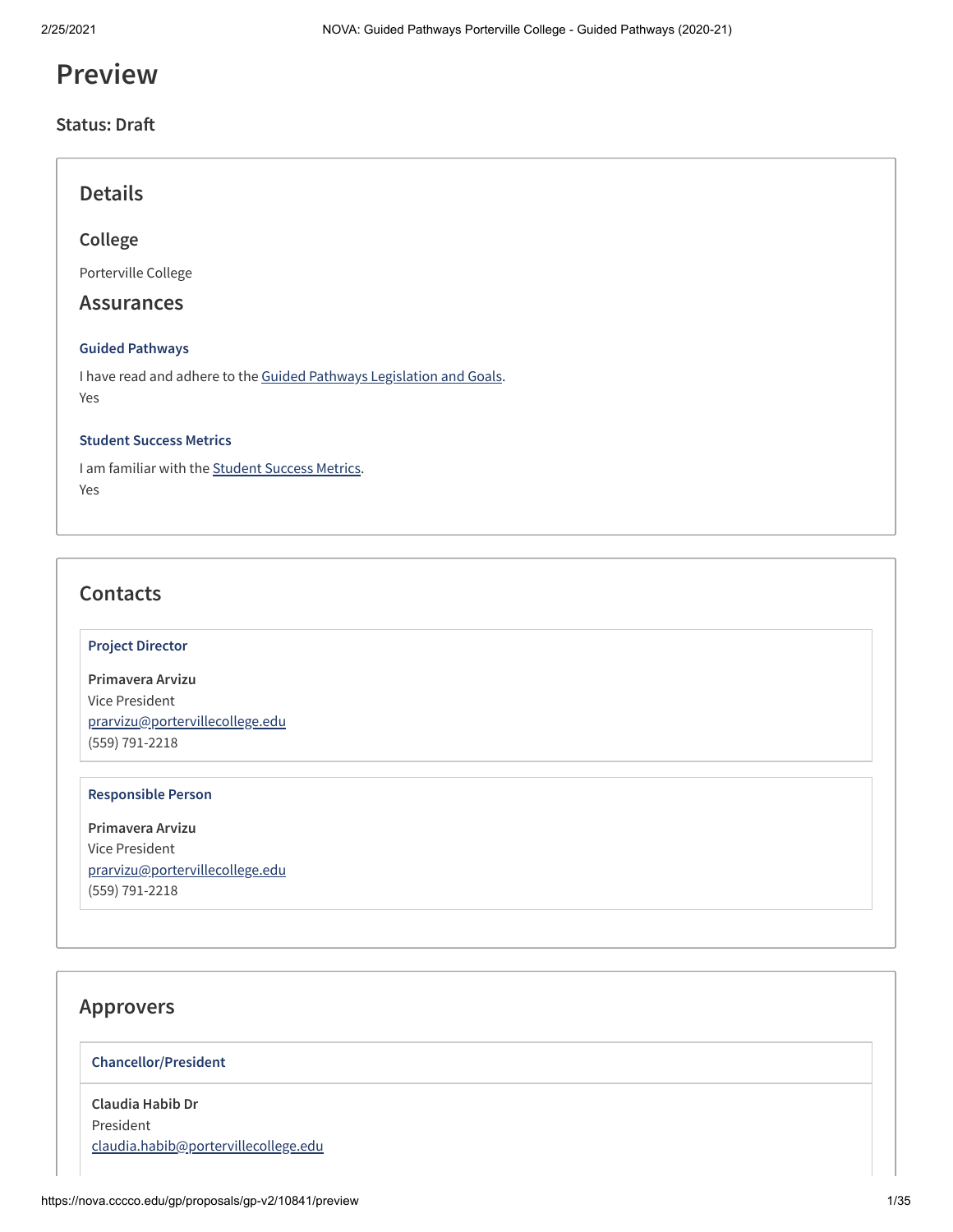(559) 791-2316

**Awaiting Submittal**

**Academic Senate President**

**Miles Vega**

[mvega@portervillecollege.edu](mailto:mvega@portervillecollege.edu)

**Awaiting Submittal**

## **Data Sharing**

The Student Success Metrics (SSM) will be shared with the campus stakeholders as part of the Guided Pathways process.

## **SSM Data Sharing**

I agree with the SSM data sharing. Yes

# **Pillar 1. Clarify the Path**

## **Practice A**

**Programs are organized and marketed in broad career-focused academic and communities or "meta-majors". (Note: This practice was added to the SOAA in February 2019).**

**Scale of Adoption at Our College**

Planning to scale

## **Progress to Date**

## **Progress to Date Implementing Practice**

Academic Divisions updated their 2-year plans spring 2020. As of summer 2020, a catalog of careers and salaries project was completed to present to the academic divisions in early fall 2020 to connect major clusters to careers and salaries. As of fall 2020, all 2-year program plans were updated from each division and placed on a 2-year plan template with the new college logo. All 2-year plans have been placed in one centralized location on the college website. All outdated 2-year plans were removed from the college webpages. The new Pirate Maps webpage was updated and included the 2-year plans. The mapping workgroup completed short paragraph descriptions on each of the major clusters. The college worked with a coach, Dr. Al Solano from Continuous Learning Institute and with the Foundation for California Community Colleges Guided Pathways Regional Coordinator in developing next steps in the Pirate Maps process.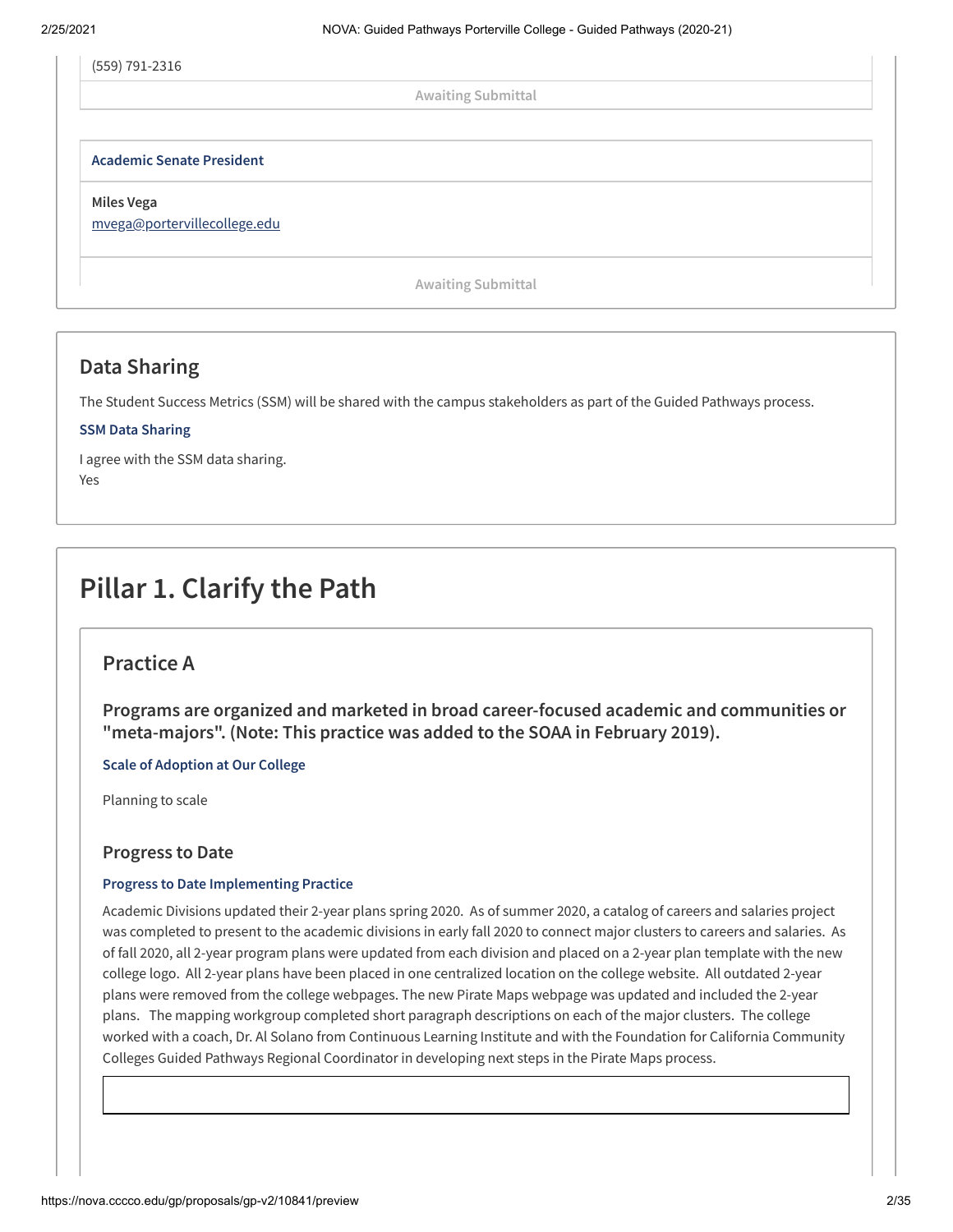## **Timeline for Progress to Date**

## **Term and Year**

Not Entered

## **Next Steps**

## **Timeline for Next Steps**

## **Next Steps Toward Implementing Practice at Scale**

The first Pirate Maps Inquiry Completion Team was launched fall 2020. One of the tasks is to embed the second phase of the 2-year plans with milestones including career and salary information for students. Next Steps include:

- Develop Marketing and Communication material for first two major clusters. The Pirate Maps Inquiry Completion Team are working on: People-ology and Educating the Future.
- Update People-ology and Educating the Future Major Clusters second phase of the 2-year plans.
- Pirates Maps Entry Orientation Team will focus on incorporating a major/career assessment as part of the CCCApply application.
- Once the Pirate Maps Inquiry Completion Team is complete with the second phase of the 2-year plans with milestones then the Entry Orientation team will incorporate career/major cluster information in the Student Orientation.
- Launch the second Pirate Maps Inquiry Completion Team focusing on the following major clusters: SySTEMS and Taking Care of Business

## **Term and Year**

Spring - 2021

## **Term - Detail (optional)**

Spring 2021 - Fall 2021

## **Support**

 $\sqrt{ }$  Check this box if support is needed to advance this work

## **Challenge or barrier you are running into.**

Aligning the information in a pathway format for students. The college would also like to provide career assessments.

## **Support Needed - Detail**

Support needed in aligning the careers with the major clusters with marketing/communication in providing a seamless flow for students. Would like to learn how to incorporate career assessments when students apply through CCCApply.

## **Type(s) of Support**

- Regional training
- On-campus/individual training
- Technology support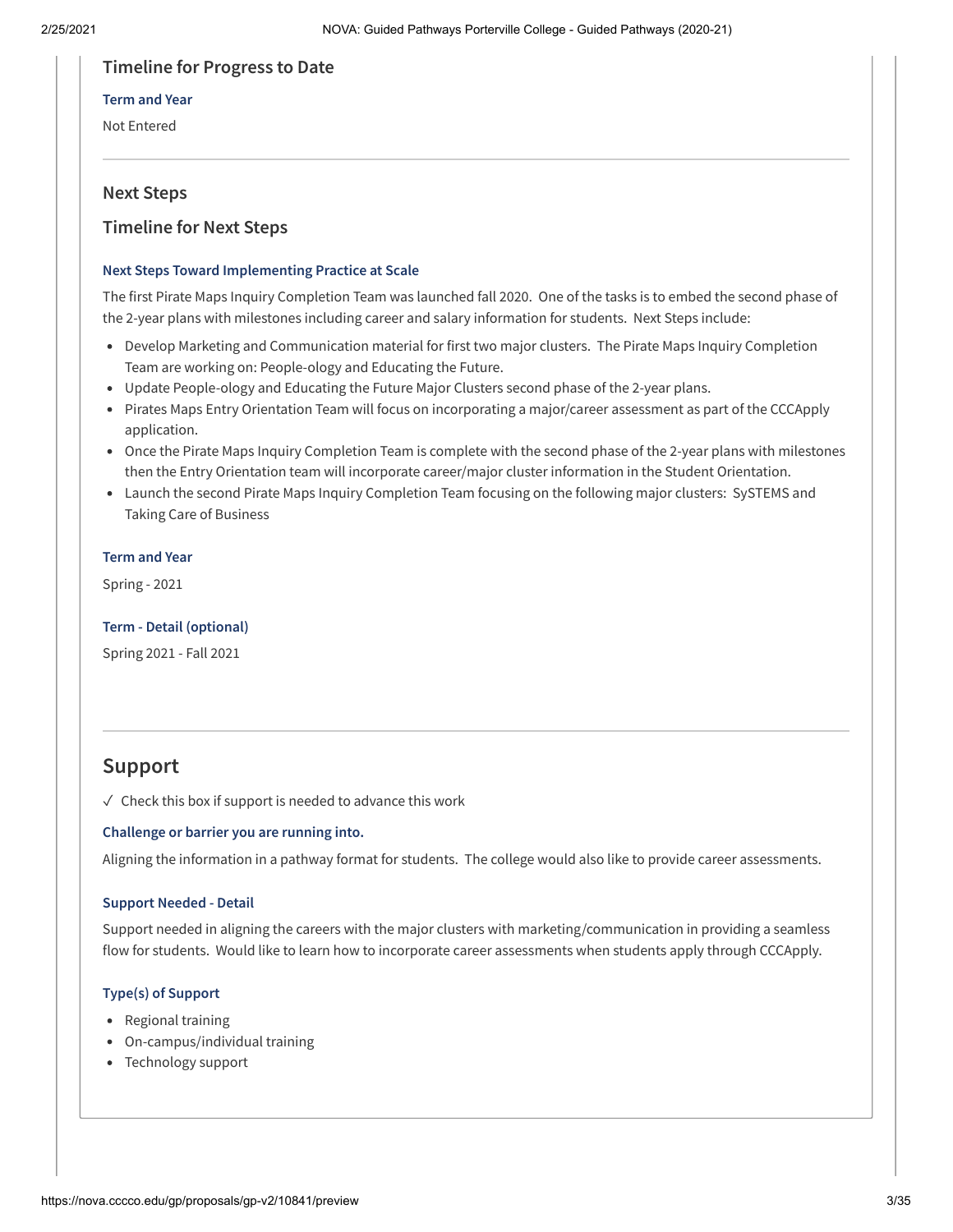## **Practice B**

**Every program is well designed to guide and prepare students to enter employment and further education in fields of importance to the college's service area.**

#### **Scale of Adoption at Our College**

Scaling in progress

## **Progress to Date**

#### **Progress to Date Implementing Practice**

As of summer 2020, major cluster career and salary information was collected and located in a central repository for Division Chairs to review with the academic divisions. The Pirate Maps webpage with the 2-year plans was launched fall 2020. The website includes Career Coach for students. Career coach provides students the skills they need to be competitive in today's economy. Career Coach shares a vision of a better future by exemplifying exceptional leadership, advocacy, and support on behalf of the community colleges. The software includes career assessments, the ability to browse careers/programs, and to build resumes. The Pirate Maps website was launched and includes career and salary information for students including the current 2-year plans.

The Promise Program launched a summer bridge program summer 2019. Major/career workshops were provided specifically to the promise cohort students. The promise students complete a workshop services, event, and activities all year.

The College provides the following two courses for students:

- STSS P106: Personal and Career Exploration
- INST P-152: College & Career Readiness

The INST P-152 courses are offered in the dual enrolled category with local high schools and the Adult School.

## **Timeline for Progress to Date**

#### **Term and Year**

Fall - 2020

## **Next Steps**

## **Timeline for Next Steps**

#### **Next Steps Toward Implementing Practice at Scale**

- Develop Marketing and Communication material for first two major clusters the Pirate Maps Inquiry Completion Team are working on: People-ology and Educating the Future.
- Update People-ology and Educating the Future Major Cluster second phase of the 2-year plans.
- Academic Divisions Complete Certificate pathway plans.
- Pirates Maps Entry Orientation Team will focus on incorporating a major/career assessment as part of the CCCApply application.
- Update SySTEMS and Taking Care of Business second phase of the 2-year plans
- Have the Academic Divisions along with the Counseling Division review current 2-year plans

#### **Term and Year**

Spring - 2021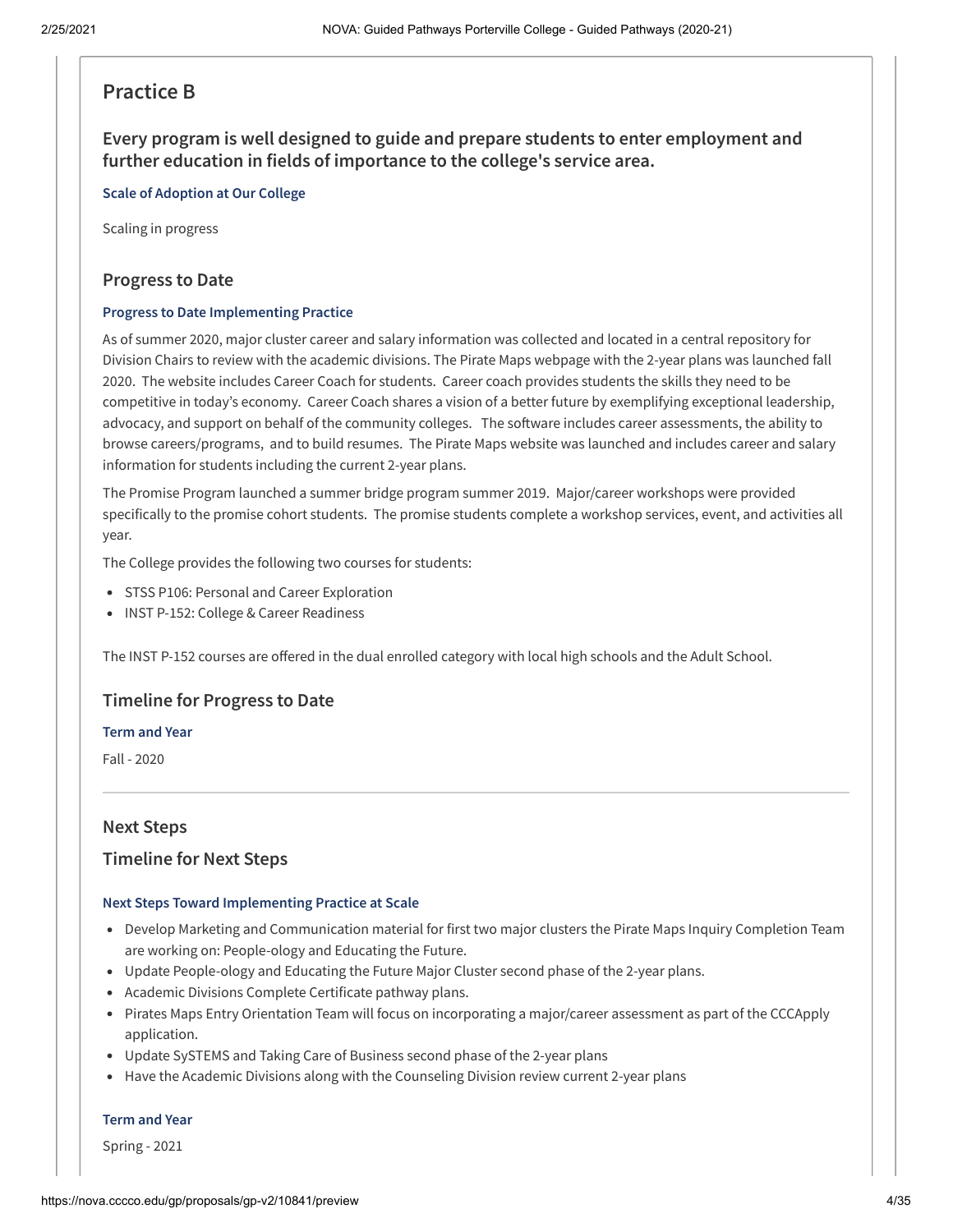## **Term - Detail (optional)**

Spring 2021-Fall 2021

## **Support**

No support requested

## **Practice C**

**Detailed information is provided on the college's website on the employment and further education opportunities targeted by each program.**

**Scale of Adoption at Our College**

Scaling in progress

## **Progress to Date**

#### **Progress to Date Implementing Practice**

As of fall 20, the new Pirate Maps webpage was built and went live. The Pirate Maps Marketing and Communications workgroup led that project incorporating version one of the 2-year plans as well as linking to careers and salaries through Career Coach. The mapping resources on the page include: Guided Pathways Electronic toolkit, K-12 Community College Crosswalk, Career Pathways, Bringing Student Voices to Guided Pathways Inquiry and Design, Using Failure to Generate Innovation, etc. The first Pirate Maps Inquiry Completion Team launched fall 20 focusing on two major clusters: Peopleology and Educating the Future. The team is represented of Administration, Faculty, and Classified. One of the team's tasks is to align the second phase of the 2-year plans with milestones. Career information will be included as links.

There is also information required to post by federal regulations regarding gainful employment. The Job, Entrepreneur, and Career (JEC) Center provides additional information such as jobs, internships, information on starting a business, major and career resources, information for employers, JEC workshops/events, career assignments, and information on the Resource Center. Students also have the option on enrolling in the following student success courses:

- STSS P106: Personal and Career Exploration
- INST P-152: College & Career Readiness

There are several internship opportunities provided with internal and external partners. An example of two are below:

The Access to Careers and Employability (ACE) Program is an initiative that provides persons with disabilities a path to employment utilizing a variety of tools and resources. Current college students and recent college graduates are eligible to participate in the ACE program. The ACE Program is a partnership between the Workforce Investment Board, American's Job Center of California and Post-Secondary Educational Institutions.

The Workforce Innovation and Opportunity Act (WIOA) is an adult program that serves individuals and assists employers meet their workforce needs. Enabling workers to obtain good jobs by providing them with training opportunities. Using funds allocated to our local area, individualized career and training services are provided to adults who are recipients of public assistance, low-income individuals, and individuals are basic skills deficient. WIOA is a partnership between American's Job Center, Adult Education Programs and Post-Secondary Institutions.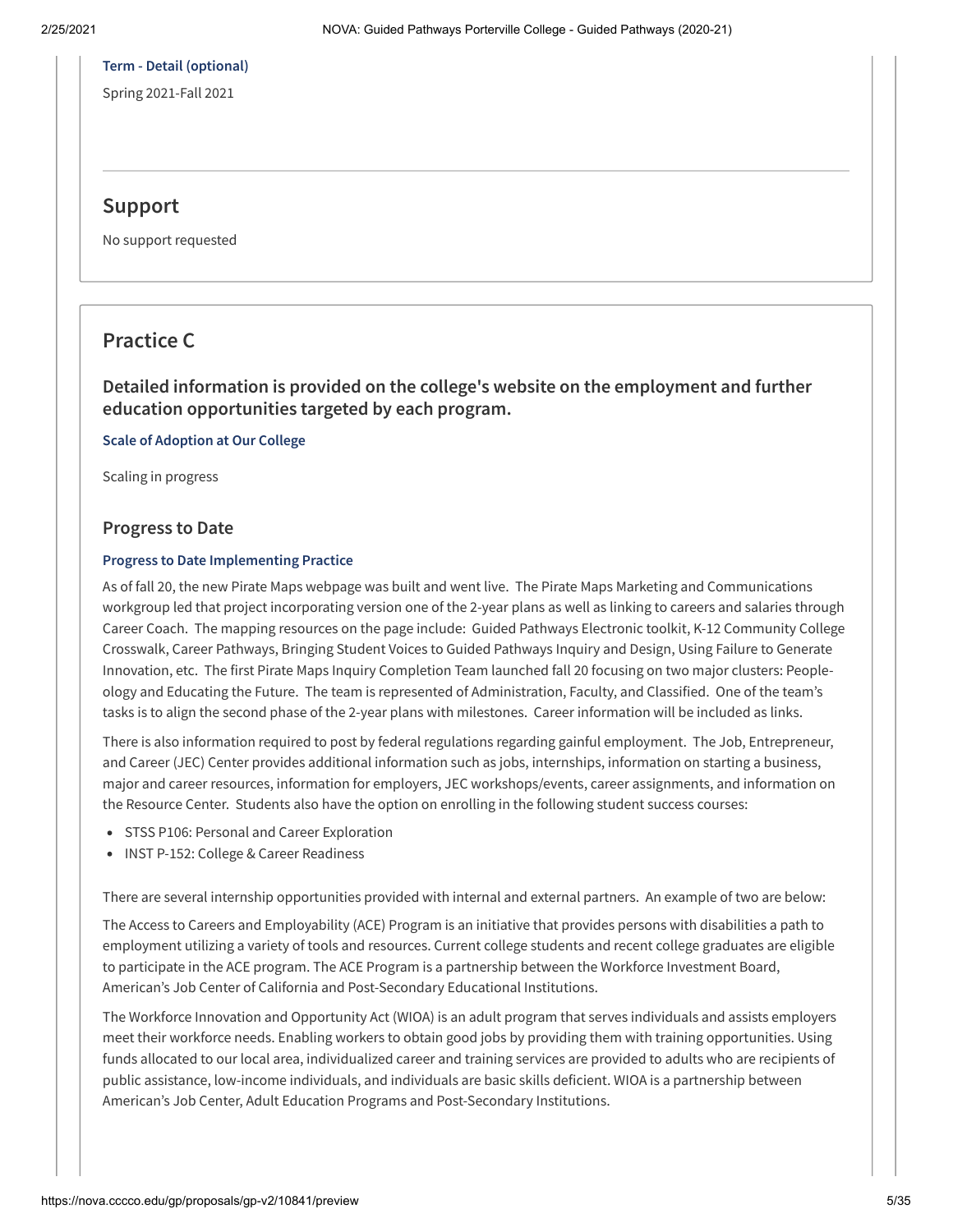## **Timeline for Progress to Date**

#### **Term and Year**

Fall - 2020

## **Next Steps**

## **Timeline for Next Steps**

## **Next Steps Toward Implementing Practice at Scale**

- Incorporate milestones into the second phase of 2-year plans.
- Include career/salary information within 2-year plans.
- Begin to organize first two major clusters into the College Catalog.
- Pirates Maps Entry Orientation Team will focus on incorporating a major/career assessment as part of the CCCApply application.

#### **Term and Year**

Spring - 2021

## **Term - Detail (optional)**

Spring 2021- Fall 2021

## **Support**

No support requested

## **Practice D**

**Programs are clearly mapped out for students. Students know which courses they should take and in what sequence. Courses critical for success in each program and other key progress milestones are clearly identified. All this information is easily accessible on the college's website.**

## **Scale of Adoption at Our College**

Scaling in progress

## **Progress to Date**

## **Progress to Date Implementing Practice**

The current 2-year plans were reviewed by all academic divisions then posted on the new Pirate Maps webpage with the new college logo. The Pirate Maps website launched fall 2020 highlighting the 2-year plans and Career Coach. All outdated plans posted throughout Porterville College's website were removed and centralized on the Pirate Maps page. A Pirate Maps link was placed in other locations on the college website.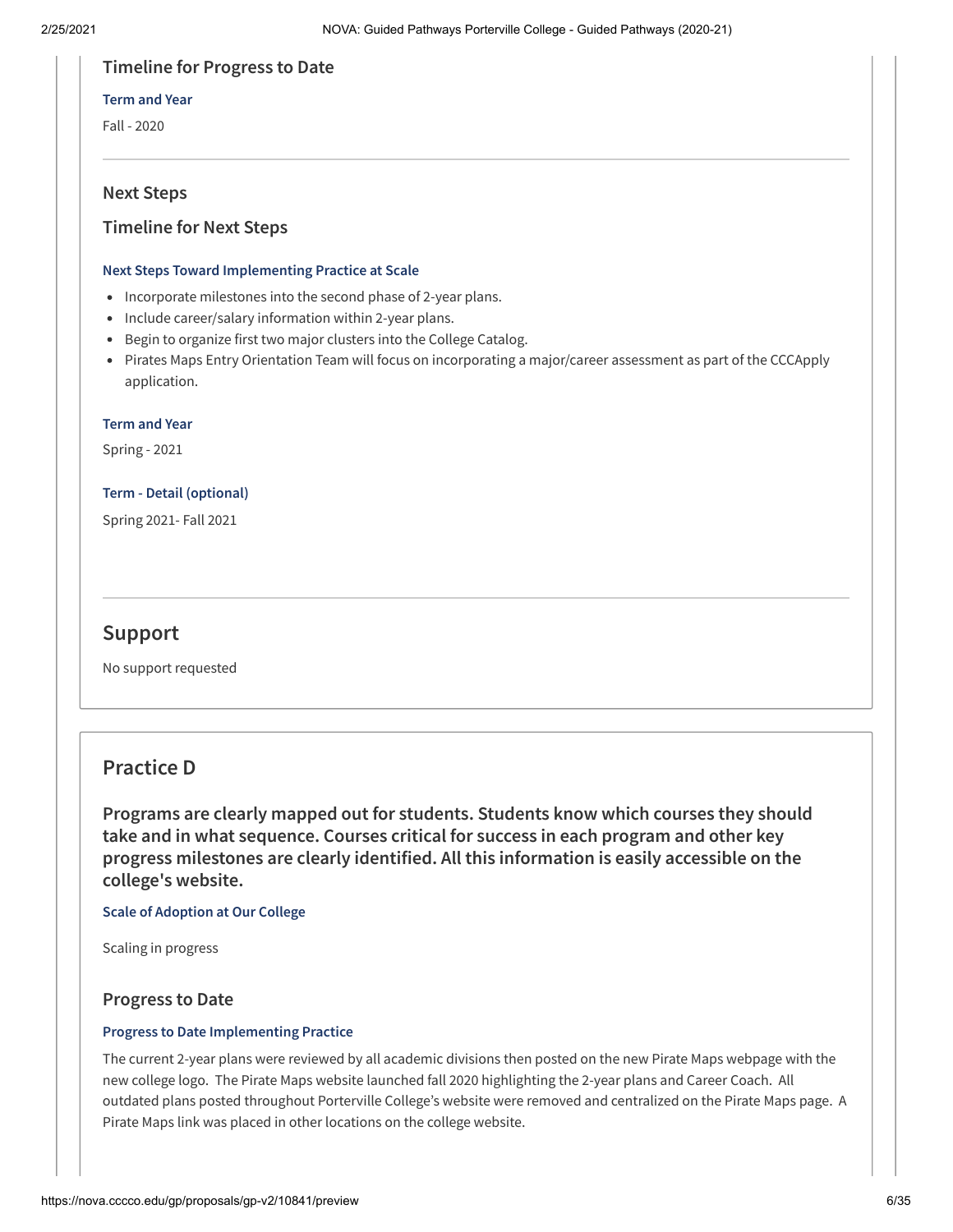Summer 2020, a small team created a centralized repository of career and salary information per major cluster. The Academic Divisions then reviewed fall 2020. This prepared the work for the first Inquiry Completion Team.

The first Pirate Maps Inquiry Completion Team was formed and launched fall 2020. The team members represent all constituents while focusing on phase two of the 2-year plans. This first team is focusing on two major clusters: Peopleology and Educating the Future.

The College is in the process of transitioning to a virtual catalog, ELumen. The catalog will have live links and will be easier to update through the online queuing approval system.

## **Timeline for Progress to Date**

#### **Term and Year**

Spring - 2020

## **Next Steps**

## **Timeline for Next Steps**

#### **Next Steps Toward Implementing Practice at Scale**

- Academic Divisions will create/update certificate pathway plans.
- Pirate Maps Inquiry Completion Team will create second phase of the 2-year plans to include milestones. This team will be focusing on two major clusters: People-ology and Educating the Future.
- Milestones will include career and salary information per major cluster.
- A second Pirate Maps Inquiry Completion Team will launch spring 2021.

#### **Term and Year**

Spring - 2021

#### **Term - Detail (optional)**

Spring 2021 - Fall 2021

## **Support**

No support requested

## **Practice E**

**Required math courses are appropriately aligned with the student's field of study (Note: This essential practice was moved from Area 2).**

**Scale of Adoption at Our College**

At scale

**Progress to Date**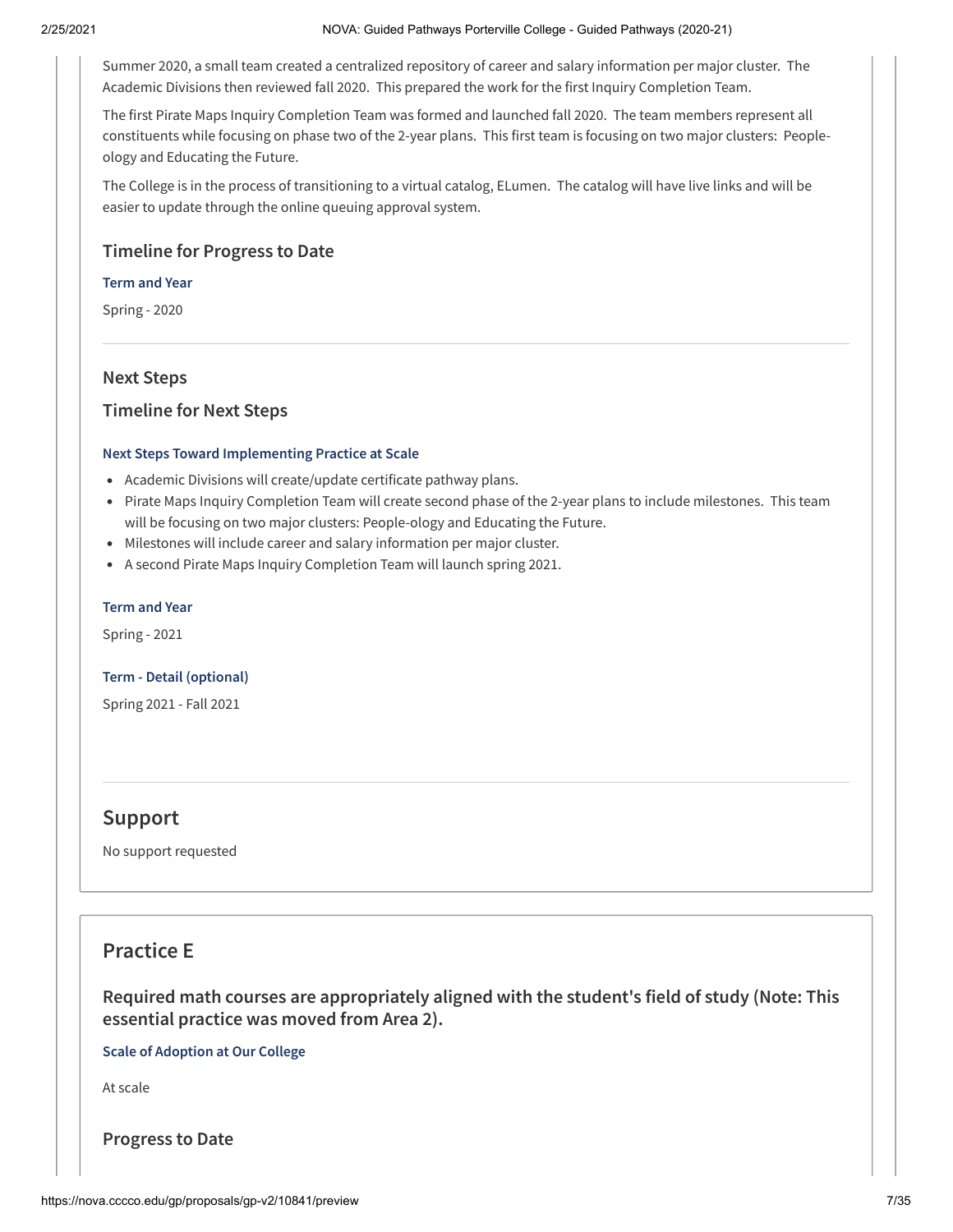#### **Progress to Date Implementing Practice**

The Math Division continues to collaborate with local high schools to ensure a seamless transition into transfer level courses at PC. All students entering PC are placed into a transfer level math course based on their desired pathway and high school GPA. There has been a limited review of success rates based on the new multiple measures placement chart implemented in fall 2019. Preliminary success and retention rates in transfer level courses showed increases, but due to Covid-19 it is difficult to make inferences based on only one full, uninterrupted semester of implementation. Covid-19 has placed unintended barriers to success that are not reflective of the pathways developed for students.

## **Timeline for Progress to Date**

#### **Term and Year**

Fall - 2020

## **Next Steps**

## **Timeline for Next Steps**

#### **Next Steps Toward Implementing Practice at Scale**

- Continue to review the data for each semester to determine equity gaps in mathematics program.
- Implementation of a MESA program to increase student engagement and success in STEM courses.
- Development of a STEM & Literacy Center that will enable students to have a specialized place on campus focused on students passing gateway mathematics and English courses and entering into STEM fields.

#### **Term and Year**

Fall - 2020

#### **Term - Detail (optional)**

2020-2021

## **Support**

No support requested

# **Pillar 2. Get on the Path**

## **Practice A**

**Every new student is helped to explore career/college options, choose a program of study, and develop a full-time program plan as soon as possible.**

**Scale of Adoption at Our College**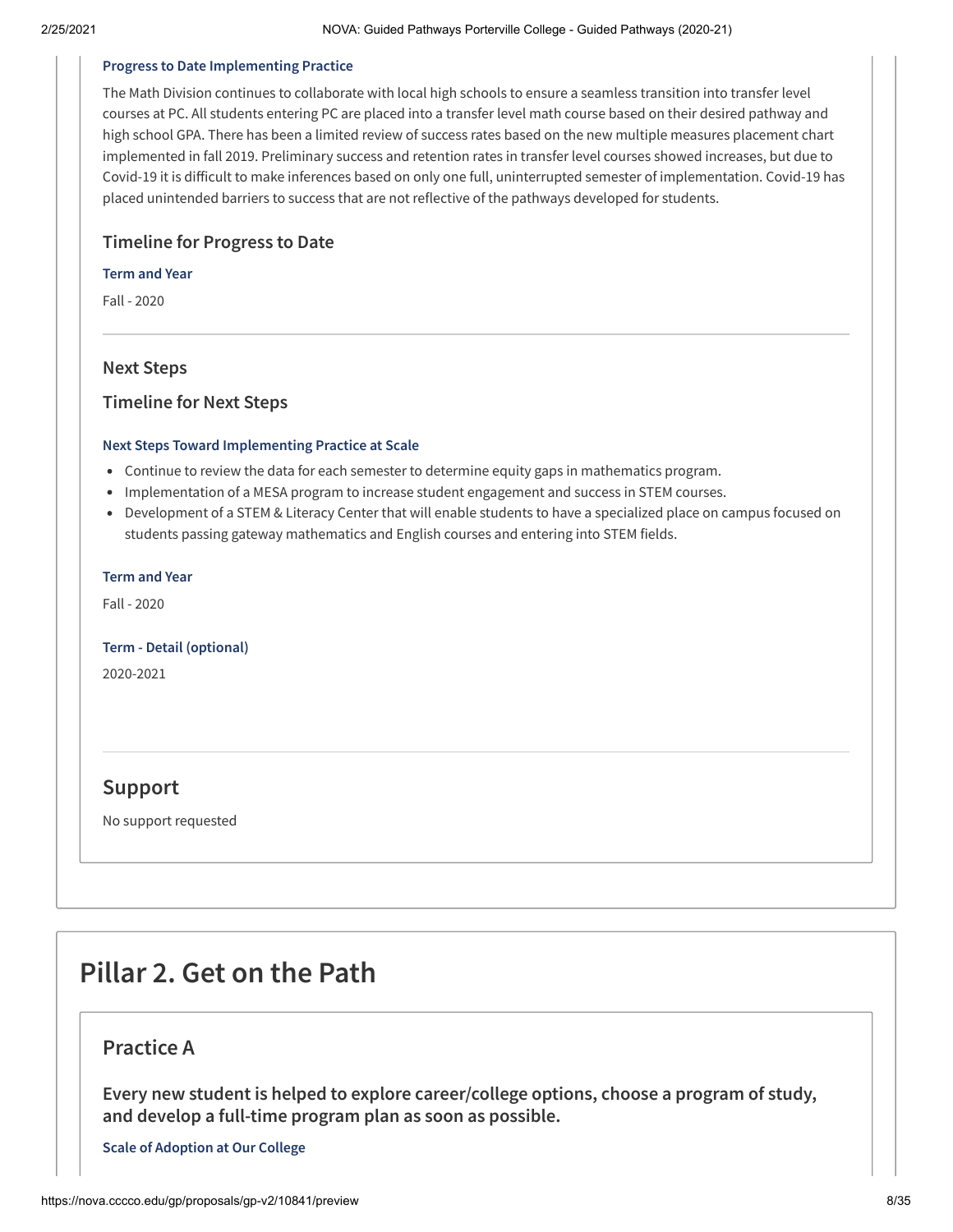Scaling in progress

## **Progress to Date**

## **Progress to Date Implementing Practice**

The Job, Entrepreneur, and Career (JEC) Center is working to integrate on to each degree and certificate programs webpage a Career Coach API plug-in that displays related career and economic data to assist students in making informed decisions when exploring and choosing majors.

When completing new student orientation students will be directed to take a 60 question Career Coach Assessment to align their interest with their educational and career goals.

Host industry specific events, job and career fairs bringing together students and industry partners to expand students' knowledge of career opportunities.

Entry/Enrollment Services team conducts Career and Major Exploration Workshops with the high school seniors before they complete the CCCApply application. This helps the student to make an informed decision on their application.

Career and Major exploration workshops will be offered to other grades such as middle schools and high school freshmen, sophomores, and juniors. This was requested by the high schools since they do not have Career Center on the high school campuses.

Students are notified of next steps that outline the matriculation steps, receiving priority registration, and other important information/deadlines. A Cognos report shows incomplete matriculation steps for students.

Educational Advisors conduct presentations on Career/Major exploration during various STSS classes for those instructors that submit a request. We would like Career/Major exploration presentations to be conducted in all sections during the first two weeks of the semester. Many freshman students are still undecided on their major or what their long-term career goals are.

## **Timeline for Progress to Date**

**Term and Year**

Fall - 2020

## **Next Steps**

## **Timeline for Next Steps**

## **Next Steps Toward Implementing Practice at Scale**

- Coordinate with Porterville College web content editor to integrate Career Coach API into each degree and certificate program page.
- Integrate Career Coach Assessment into the onboarding process.
- In Progress as of Fall 2020-the advisors will be trained on new presentation methods/branding beginning in December 2020 to be more uniformed and consist with messaging about PC.
- The Career and Major exploration workshops will be implemented in fall 2021.
- The students being notified of next steps of the matriculation steps is in-progress.
- The Career/Major exploration workshops embedded within the STSS classes is In-progress. We would like for all STSS instructors to allow Career/Major exploration presentations during the first two weeks of the semester.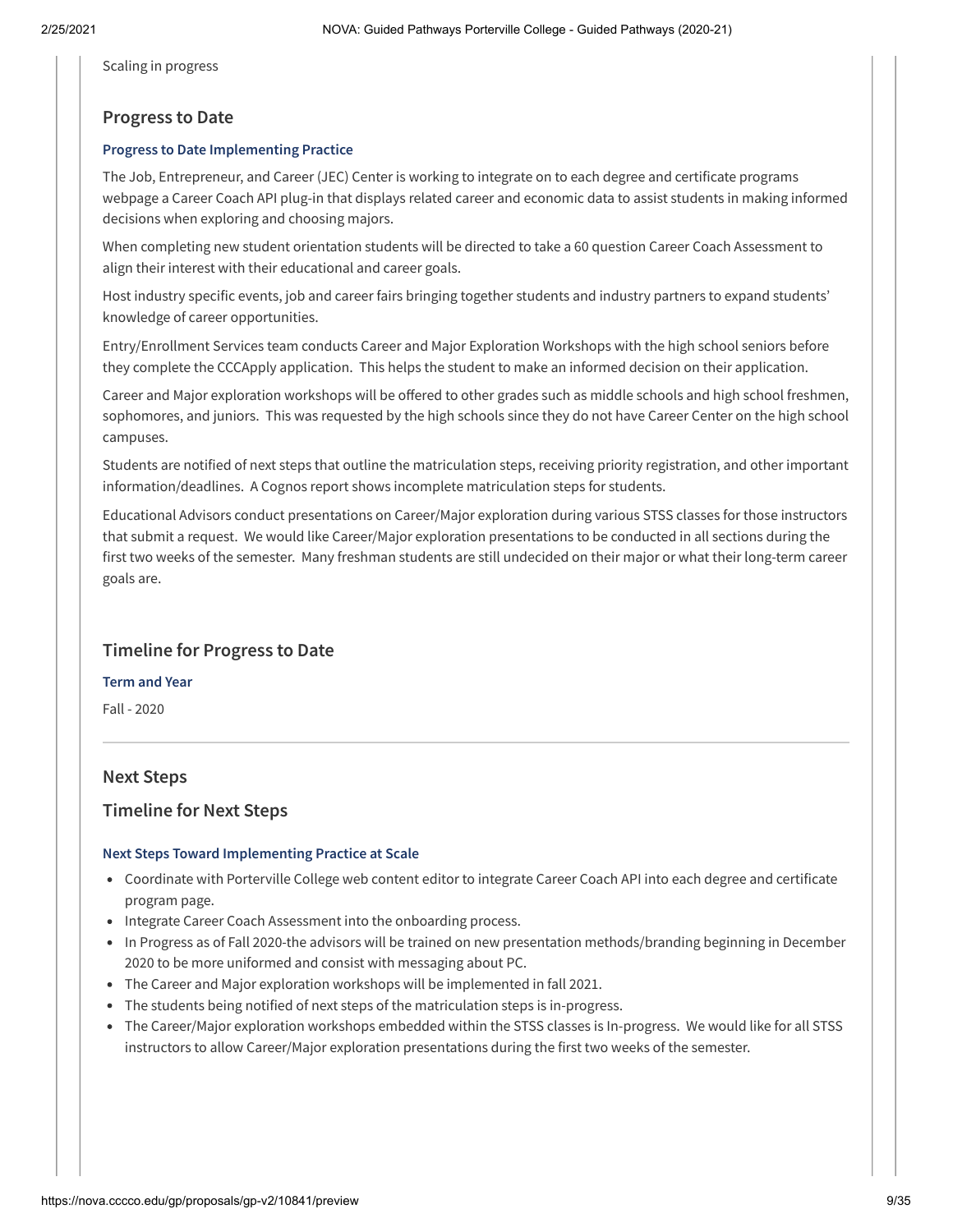#### **Term and Year**

Fall - 2020

## **Term - Detail (optional)**

Fall 2021

## **Support**

 $\sqrt{\ }$  Check this box if support is needed to advance this work

## **Challenge or barrier you are running into.**

Students need to have the opportunity to explore careers before selecting a major.

## **Support Needed - Detail**

Develop and/or provide career assessments and fold the process into onboarding and next steps for students.

## **Type(s) of Support**

- Regional training
- Technology support

## **Practice B**

**Special supports are provided to help academically underprepared students to succeed in the "gateway" courses for the college's major program areas.**

## **Scale of Adoption at Our College**

At scale

## **Progress to Date**

## **Progress to Date Implementing Practice**

Language Arts and Mathematics division continue to review innovative ways to engage students in gateway courses. Both divisions have created co-requisite courses that enable all students to take transfer-level courses with just in time remediation to assist students throughout the course. In addition, the Learning Center offers Writing Mentors, Math Mentors, Peer & Embedded Tutors, PASS Leaders and PC Tech Navigators which provide academic support services to students who are struggling. The PC Tech Navigators is a new program that was developed to assist students that are struggling with the technology and software for online courses. The PC Tech Navigators are able to walk the students through their technology and software concerns on a peer-to-peer basis. Embedded Tutors and PASS Leaders are embedded into courses to provide tutoring and group study sessions throughout the length of the course. Both Language Arts and Mathematics Divisions have been collaborating with the high schools to increase dual enrollment offerings and create pathways from high school to college.

## **Timeline for Progress to Date**

**Term and Year**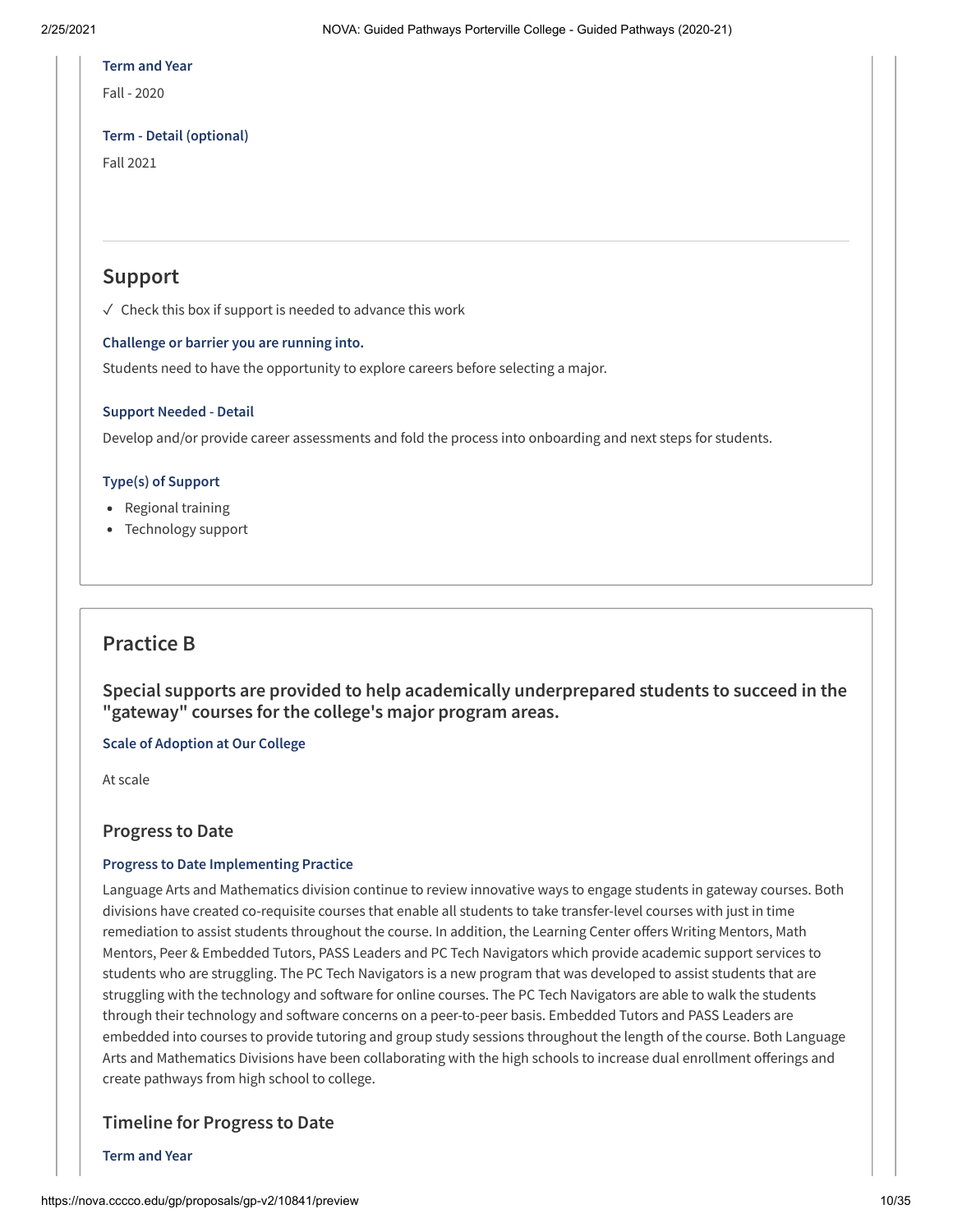Fall - 2020

### **Next Steps**

## **Timeline for Next Steps**

#### **Next Steps Toward Implementing Practice at Scale**

Next steps: English alignment meetings with local high schools to create a community focused on assisting underprepared students to be college-ready.

Implementation of a MESA program to increase student engagement and success in STEM courses.

#### **Term and Year**

Spring - 2021

## **Term - Detail (optional)**

Spring 2021- Fall 2021

## **Support**

No support requested

## **Practice C**

**Special supports are provided to help academically underprepared students to succeed in the program-relevant "gateway" math courses by the end of their first year. (Note: This practice was added to the SOAA in Februrary 2019).**

**Scale of Adoption at Our College**

At scale

## **Progress to Date**

#### **Progress to Date Implementing Practice**

The Math Division offers co-requisite courses that are paired along with their transfer-level courses. The co-requisite courses provide just in time remediation to academically underprepared students. The Math Division utilizes Math Mentors, PASS Leaders and Peer Tutors to provide learning support services to students who need additional assistance to complete their mathematics courses. Currently, plans are in development to create a STEM & Literacy Center on campus to have a specialized location for students to receive assistance from academic support services. The college implemented and currently uses a Multiple Measures Placement Chart to place all students into a transfer level Math course during their first year at Porterville College. The Mathematics Division Chair and Mathematics Curriculum representative worked with counselors to ensure student placement was appropriate to students' transfer or career path. All students are placed into a transfer level math course based on their desired pathway and high school GPA.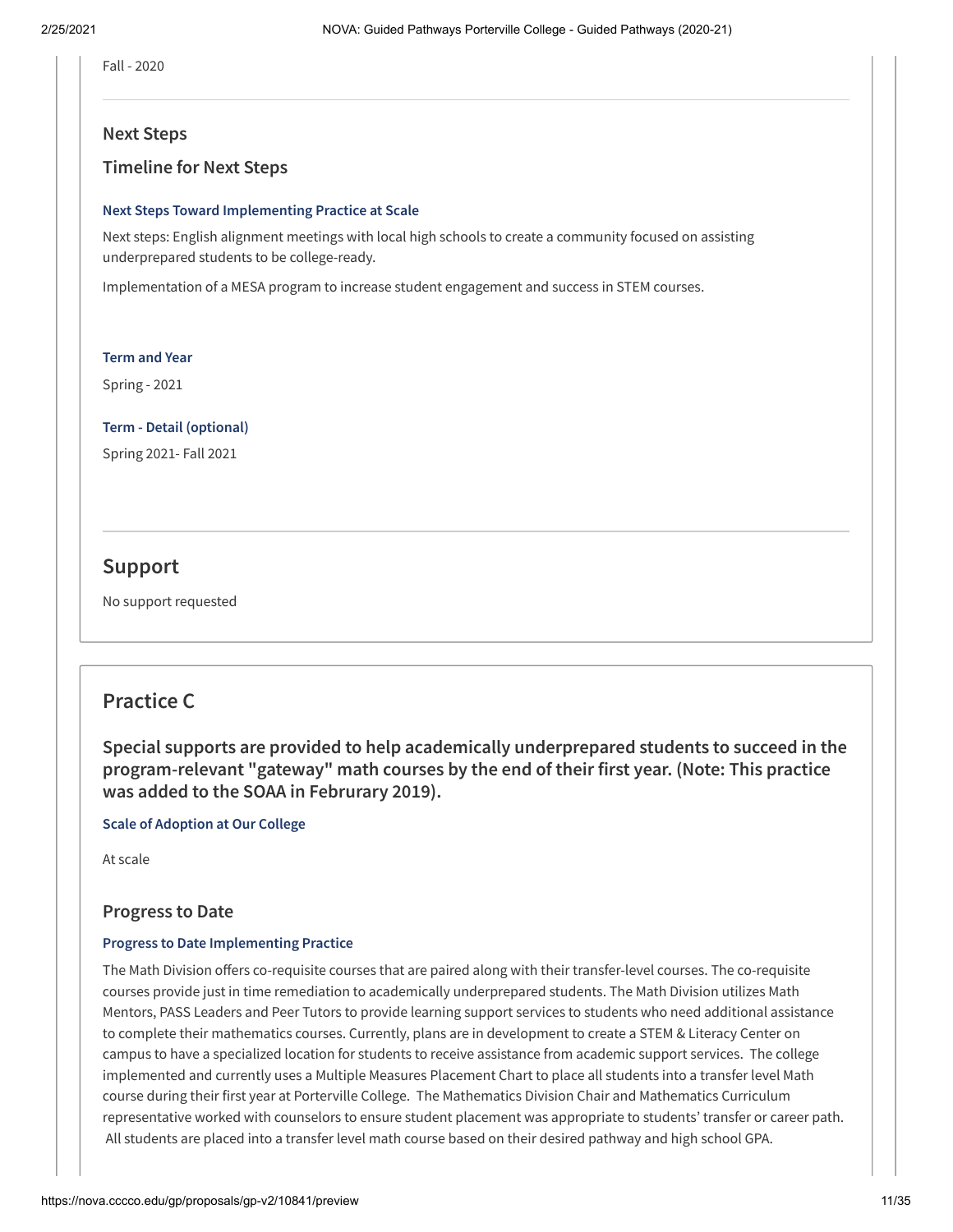## **Timeline for Progress to Date**

### **Term and Year**

Fall - 2020

## **Next Steps**

## **Timeline for Next Steps**

## **Next Steps Toward Implementing Practice at Scale**

Implementation of a MESA program to increase student engagement and success in STEM courses

Development of a STEM & Literacy Center that will enable students to have a specialized place on campus focused on students passing gateway mathematics and English courses and entering into STEM fields.

#### **Term and Year**

Spring - 2021

**Term - Detail (optional)**

Spring 2021- Fall 2021

## **Support**

No support requested

## **Practice D**

**Special supports are provided to help academically underprepared students to succeed in the "gateway" English courses by the end of their first year. (Note: This practice was added to the SOAA in February 2019).**

**Scale of Adoption at Our College**

At scale

## **Progress to Date**

## **Progress to Date Implementing Practice**

The Language Arts Division currently only offers transfer-level courses for English. To assist underprepared students, the Language Arts Division offers co-requisite English P101AX, which provides just in time remediation support, and have about 10 sections each semester at various times to accommodate students' schedules. The Title V grant will bring a STEM & Literacy Center to Porterville College. The Language Arts Division continues to offer assistance with writing assignments through the Learning Center; this includes Writing Mentors and Peer & Embedded Tutors.

**Timeline for Progress to Date**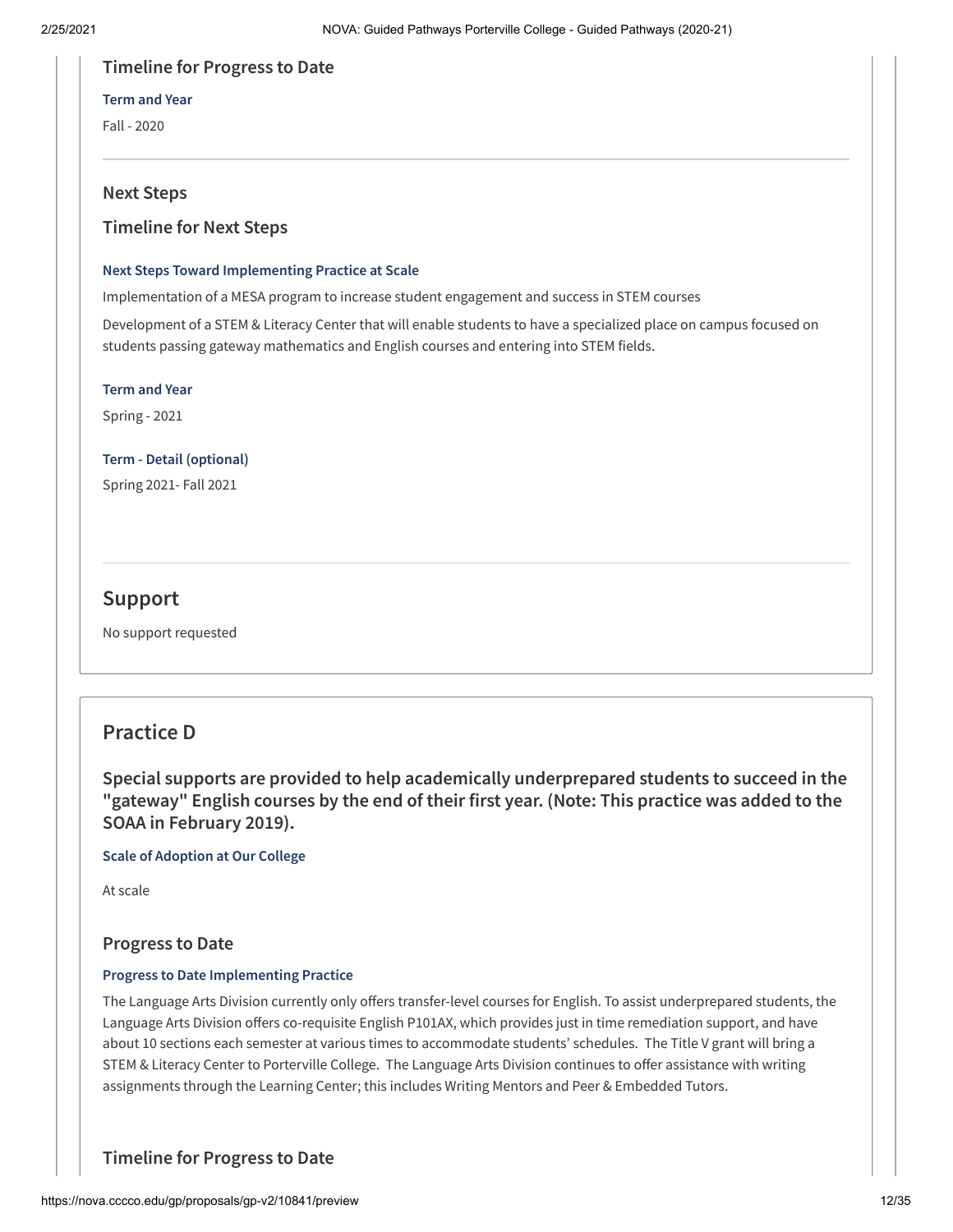#### **Term and Year**

Fall - 2020

## **Next Steps**

## **Timeline for Next Steps**

#### **Next Steps Toward Implementing Practice at Scale**

Continue to provide training to counseling and advising team about placement model for English courses.

Development of a STEM & Literacy Center that will enable students to have a specialized place on campus focused on students passing gateway mathematics and English courses and exploring career opportunities.

#### **Term and Year**

Spring - 2021

#### **Term - Detail (optional)**

Spring 2021- Fall 2021

## **Support**

No support requested

## **Practice E**

**Intensive support is provided to help very poorly prepared students to succeed in collegelevel courses as soon as possible.**

## **Scale of Adoption at Our College**

At scale

## **Progress to Date**

## **Progress to Date Implementing Practice**

The Learning Center continues to develop programs focused on assisting students through their educational journey. Currently, Porterville College students have access to Writing Mentors, Math Mentors, Peer & Embedded Tutors, PASS Leaders, PC Tech Navigators and STAR-CA Tutors. The two newest programs that were developed were the PC Tech Navigators and the STAR-CA Tutors. The PC Tech Navigators provide front-line support for PC students that need technology and/or software assistance. This peer-to-peer support is expected to decrease the amount of technology anxiety students have when taking online courses and allow students to focus more on the learning the content then the technology and software issues. The STAR-CA Tutor program is in collaboration with 9 other California Community Colleges and is focused on sharing tutoring services amongst a consortium of colleges so that students have access to tutoring services for subjects and time frames that we do not have available. In addition, students have access to research assistance and free textbooks through the PC Library and Lending Library programs.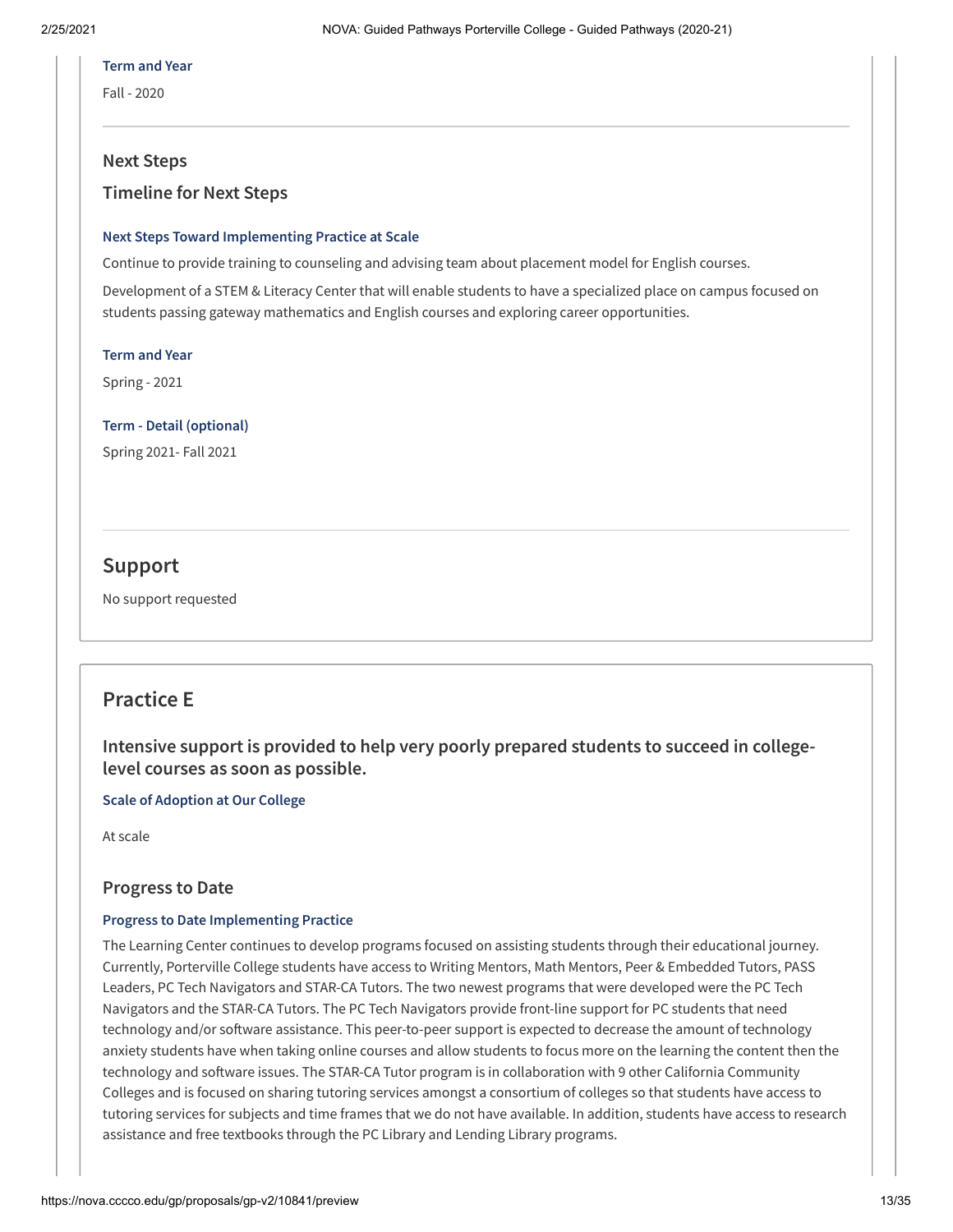## **Timeline for Progress to Date**

### **Term and Year**

Fall - 2020

## **Next Steps**

## **Timeline for Next Steps**

## **Next Steps Toward Implementing Practice at Scale**

Research reading apprenticeship programs to see if it can be integrated into existing academic support programs on campus

Development of a STEM & Literacy Center that will enable students to have a specialized place on campus focused on students passing gateway mathematics and English courses and exploring career opportunities.

#### **Term and Year**

Spring - 2021

**Term - Detail (optional)** Spring 2021-Fall 2021

## **Support**

No support requested

## **Practice F**

**The college works with high schools and other feeders to motivate and prepare students to enter college-level coursework in a program of study when they enroll in college.**

**Scale of Adoption at Our College**

At scale

## **Progress to Date**

## **Progress to Date Implementing Practice**

The College continues to have a robust Dual Enrollment Program with all feeder high schools. There are continuous discussions around the framework and alignment with high schools on sustainable approaches to support and enhance successful transition between secondary and post-secondary. There were approximately 35 dual enrolled sections being offered fall 2020 and 43 sections for spring 21. A College level Statistics course is being offered as a dual enrollment course at the high schools this spring 20 term as well as beginning to offer the CSU golden four: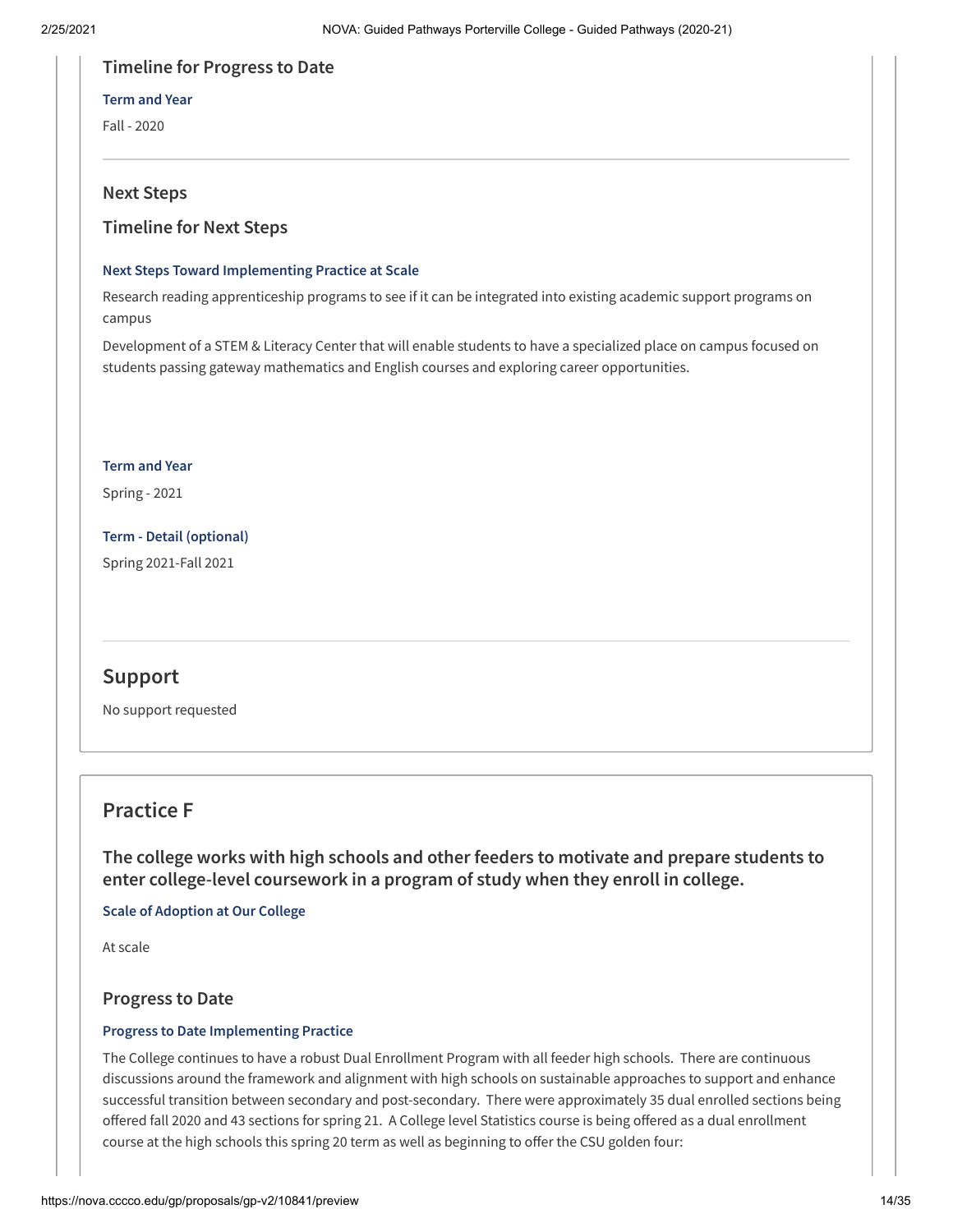- Oral Communication
- Written Communication
- Critical Thinking
- Mathematics/Quantitative Reasoning

The College continues to provide The Fast Track to College program. The program has provided opportunity for high school students to earn college credit while still in high school, get a head-start on college education and career readiness, provide seamless transition into college and career options, and save on tuition and relates costs.

Through the CAPP grant fall 20 in partnership with three local high schools, the following courses were offered "Get Focused, Stay Focused" which were provided to Freshmen students within the CAPP cohort. The course is an articulated course established by an MOU with the college. The semester-long course in 9th grade marks the beginning of a 10-year educational plan for student. For one of the partner high schools, the course is a "mandatory elective" for all freshmen. The course includes units on:

- Finding your personal passion and professional/career possibilities
- Choosing the right college or career pathway
- Budgeting/Finances
- Employment

## **Timeline for Progress to Date**

#### **Term and Year**

Fall - 2020

## **Next Steps**

## **Timeline for Next Steps**

## **Next Steps Toward Implementing Practice at Scale**

The college will approach improvement and expansion of dual enrollment in the following key areas:

Through the college's strategic planning process, we will solidify and formalize institutional goals for dual enrollment scale of adoption. Processes will then be applied to effectively address those goals.

The college will strengthen communication and support structures to local high schools to better guide prospective students and inform of pathway acquisition and completion. This will include counseling, pathway alignment, and substantive modifications management, so as to improve efficiency and accuracy.

The goal is to have a 4% annual growth for dual enrollment sections and enrollment. There were 41 dual enrolled sections in 2016-2017 and 52 sections in 2019-2020. The 2021-2022 goal is to serve 1,463 high school students.

## **Term and Year**

Spring - 2021

## **Term - Detail (optional)**

Spring 2021-Fall 2021

## **Next Steps Toward Implementing Practice at Scale**

The CAPP Extension Grant Phase II will continue to provide seamless transitions for students from high school to community college that are mutually beneficial to both systems as they move forward with student-centered local and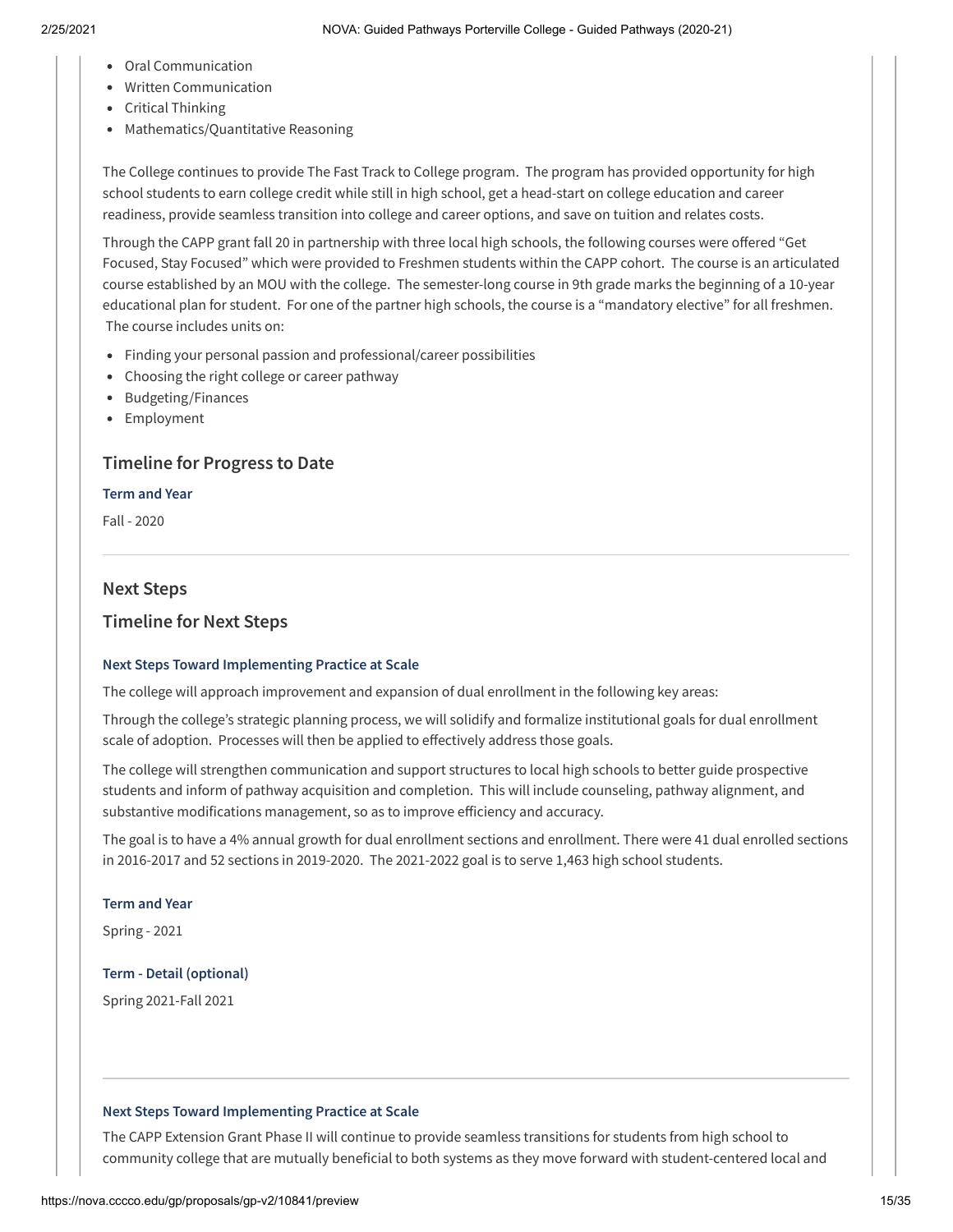state initiatives. The grant will address equity, partnership, and sustainability.

#### **Term and Year**

Fall - 2021

#### **Term - Detail (optional)**

Spring 2021 - Spring 2022

## **Support**

No support requested

# **Pillar 3. Stay on the Path**

## **Practice A**

**Advisors monitor which program every student is in and how far along the student is toward completing the program requirements.**

## **Scale of Adoption at Our College**

Scaling in progress

## **Progress to Date**

## **Progress to Date Implementing Practice**

All Counselors and Educational Advisors utilize the DegreeWorks tool to check students' progress, degree audit, and percentage completion in their identified major. This fall 2020, the platform was updated and a trainer from Ellucian spent time with the team reviewing the new look and updates. Several DegreeWorks completion reports were created as well as scribe training provided to the leads. The following DegreeWorks were created:

- PC DW GE Area Completion Detail Report
- PC DW GE Area Completion Summary
- PC DW Percent Complete Report
- PC DW SEP Course Demand Report
- PC DW SEP Summary Report
- PC DW SEP Tracking Report

Three Educational Advisors conduct 45-unit completion campaigns to reach out to students near completion and schedule appointments with students to discuss degree completion and courses needed. A Cognos report is used as a tool that is divided amongst the three advisors. We are also going to begin meeting with the CTE division, lead counselor, lead advisor and administration to begin a new certificate marketing campaign (spring 2021).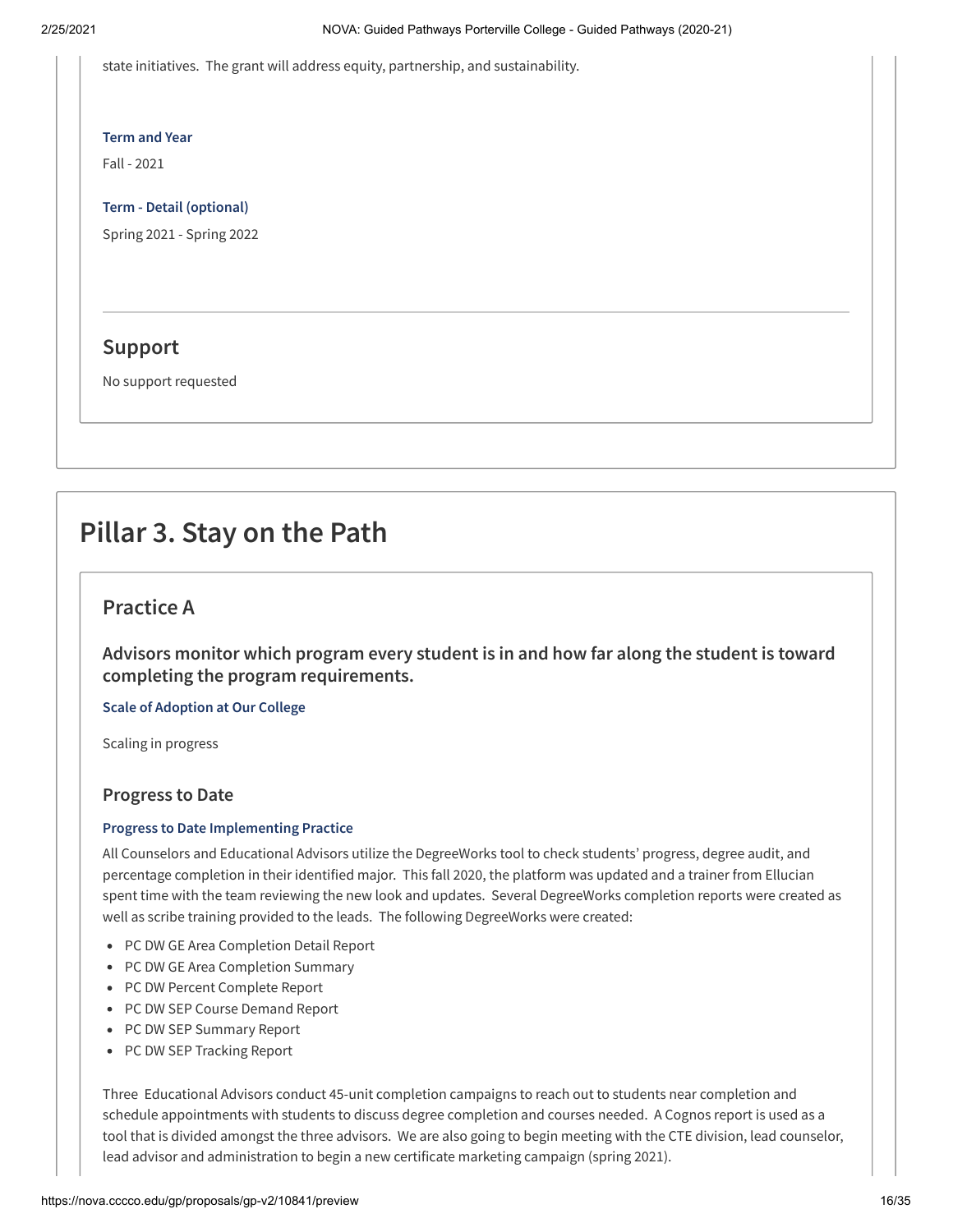## **Timeline for Progress to Date**

## **Term and Year**

Fall - 2020

## **Next Steps**

## **Timeline for Next Steps**

## **Next Steps Toward Implementing Practice at Scale**

Spring 2021:

- Focus on specific student populations for Counselors and Advisors to focus on and monitor/specific Case Management
- Counselors/Advisors to utilize Navigate and student campaigns to promote grad checks
- Remind students to attend Be Grad Ready workshops to assist them with completion of their degree petitions on time
- Use new DegreeWorks completion report to monitor students' progress towards completion (training scheduled for spring 2021)

#### **Term and Year**

Spring - 2021

## **Term - Detail (optional)**

Spring 2021 - Fall 2021

## **Support**

No support requested

## **Practice B**

**Students can easily see how far they have come and what they need to do to complete their program.**

## **Scale of Adoption at Our College**

Scaling in progress

## **Progress to Date**

## **Progress to Date Implementing Practice**

Educational Advisors conduct 45-unit completion campaigns to reach out to students near completion and schedule appointments with students to discuss degree completion and courses needed. We use a Cognos report that is divided amongst the three advisors. We are also going to begin meeting with the CTE division, lead counselor, lead advisor and administration to begin a new certificate marketing campaign (spring 2021).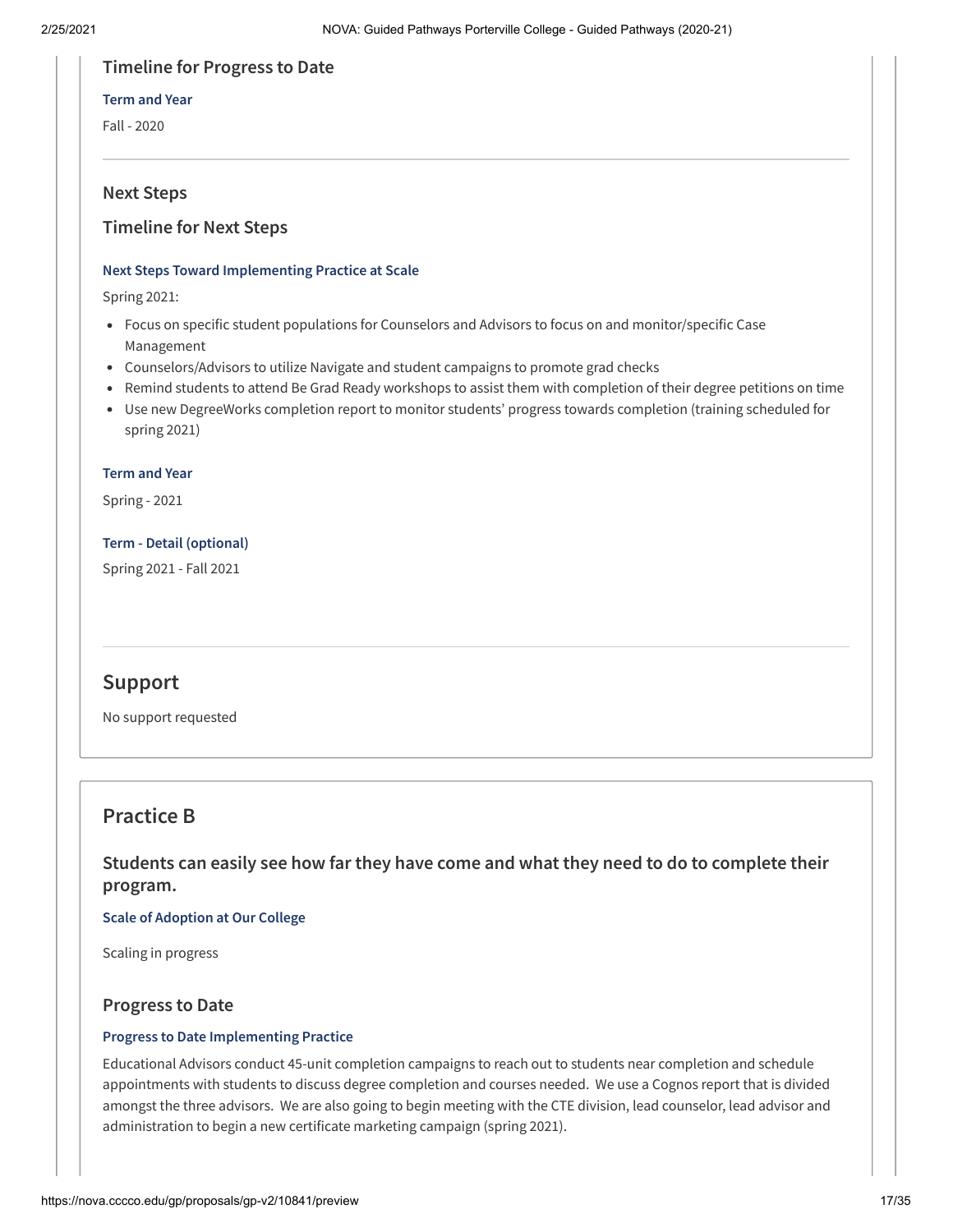Once a student submitted their degree evaluations, the evaluator reviews and determines any deficiencies. If a student has any deficiencies, the evaluator forwards the degree evaluation letter to an educational advisor who then promptly contacts the student for course registration the following semester. We have continued with the CSEP campaigns and Degree Works and Navigate are being utilized.

Be Grad Ready Workshops have been very helpful to students and are offered monthly. The workshops have had heavy attendance during peak deadlines for graduation evaluation form submission for spring.

## **Timeline for Progress to Date**

#### **Term and Year**

Fall - 2020

## **Next Steps**

## **Timeline for Next Steps**

#### **Next Steps Toward Implementing Practice at Scale**

Continue to create Navigate appointment campaigns, Navigate appointments, use Navigate Progress Report campus wide, Navigate Communication/Messaging, create a calendar plan of what other capacities of Navigate will be introduced to maximize usage and provide training, continue to provide training for Degree Works for counselors and advisors as needed, Videos for students on Degree Works, Navigate, and Early Alert.

Continued student contacts from Educational Advisors and Counselors for grad check appointments and follow up services to keep students on track for completion of their programs.

- Remind students to attend Be Grad Ready workshops to assist them with completion of their degree petitions on time
- Use new DegreeWorks completion report to monitor students' completion (training scheduled for spring 2021)
- Schedule Grad Check appointment
- Continue to provide training for Degree Works for counselors and advisors as needed, Videos for students showing how to use Degree Works.

#### **Term and Year**

Spring - 2021

#### **Term - Detail (optional)**

Spring 2021 - Fall 2021

#### **Next Steps Toward Implementing Practice at Scale**

- Continue to create Navigate appointment campaigns, Navigate appointments, use Navigate Progress Report campus wide, Navigate Communication/Messaging, create a calendar plan of what other capacities of Navigate will be introduced to maximize usage and provide training, create videos to show students how to use Navigate.
- Continue to offer MyDegreePath workshops for students to attend.

#### **Term and Year**

Summer - 2021

#### **Term - Detail (optional)**

Spring 2021 - Fall 2021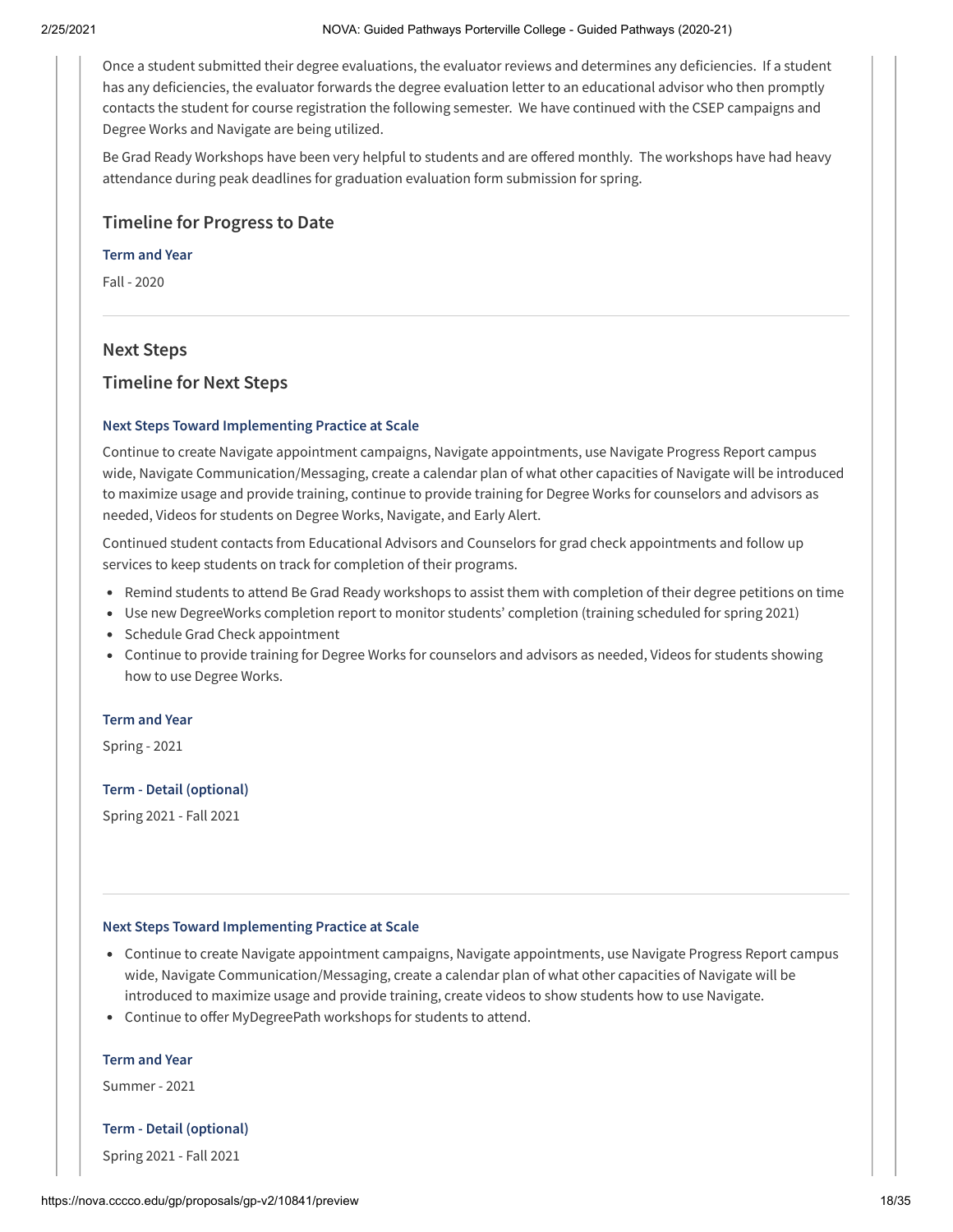## **Support**

No support requested

## **Practice C**

**Advisors and students are alerted when students are at risk of falling o their program plans and have policies and supports in place to intervene in ways that help students get back on track.**

#### **Scale of Adoption at Our College**

Planning to scale

## **Progress to Date**

#### **Progress to Date Implementing Practice**

The Early Alert Program transitioned from SARS ALERT to the Navigate system and continued to provide services using the new system by Fall 2019.

- Discussion of the transition began spring 2018
- Communicated and tested the new system with faculty in the spring and summer 2019
- The Early Alert Navigate system became available for faculty to use by summer 2019 (soft launch)
- Launch of the new system was fall 2019
- Morning and Afternoon Session: Faculty & Early Alert Staff Meet & Greet were provided to introduce faculty to the new system on September 16, 2019
- Received faculty feedback and communication continued among instructional faculty, administrators, Director of Equity and Education Services, EAB Strategic Leader, Early Alert advisor and counselor though out the fall 2019 term
- Early Alert staff brought up questions and ideas to the EAB representative throughout fall 2019

Changes with the Transition from SARS ALERT to the Navigate System:

- Students are not notified of the referral when faculty submit the referral
- Students are notified of the referral by the Early Alert advisor during the first contact via phone, email and/or via a Navigate appointment campaign
- Faculty can track the referrals by accessing the Navigate Case Notes made by the Early Alert staff regarding each referral submitted and receive an email of the referral outcome when cases are closed

## **Timeline for Progress to Date**

## **Term and Year**

Not Entered

## **Next Steps**

**Timeline for Next Steps**

#### **Next Steps Toward Implementing Practice at Scale**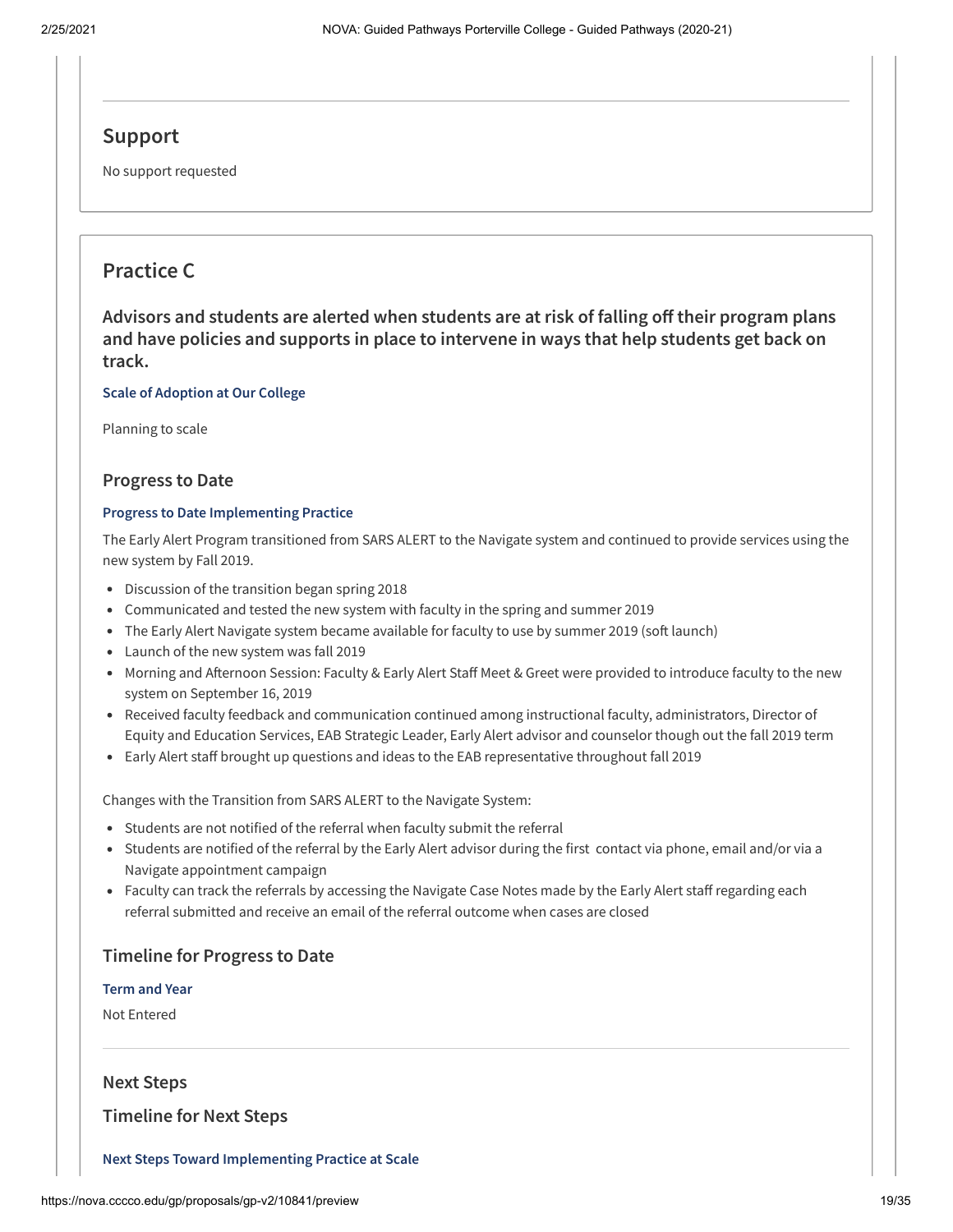#### Spring 2021:

- Counselor and advisor will present at the Adjunct Orientation and Provide Zoom trainings
- Continue to communicate with faculty via email/phone calls/Canvas messages and link to website
- Make changes to Early Alert website: Step-by-Step Handout/Videos/Zoom Trainings Links
- Create Student Early Alert
- Appointment Campaigns
- An additional advisor will assist with Early Alert referrals for the first contact and phone calls during peak time

#### **Term and Year**

Spring - 2021

### **Term - Detail (optional)**

Spring 2021 - Fall 2021 Continue to evaluate, make changes to the program, and use Navigate to a greater capacity to maximize the use of the system.

## **Support**

No support requested

## **Practice D**

**Assistance is provided to students who are unlikely to be accepted into limited-access programs, such as nursing or culinary arts, to redirect them to another more viable path to credentials and a career.**

## **Scale of Adoption at Our College**

Planning to scale

## **Progress to Date**

## **Progress to Date Implementing Practice**

The services which are provided to students who are unlikely accepted into the limited-access program are the following provided by an Educational Advisor:

-Comprehensive review of policies, procedures, eligibility requirements for specific programs of interest

-Review of student's academic history and provide guidance on ways they can improve their chances in future applications to the program

-Collaborate with the student to create a course schedule or place of action to continue working towards their educational and career goals

-Career Advising: overview of related career paths in relation to healthcare or CTE depending on the student's career interests

-Provide appropriate resources on both online and in-person services available on/off campus e.g., CalWORKs, Tutoring, JEC Center, Employment Connections, etc.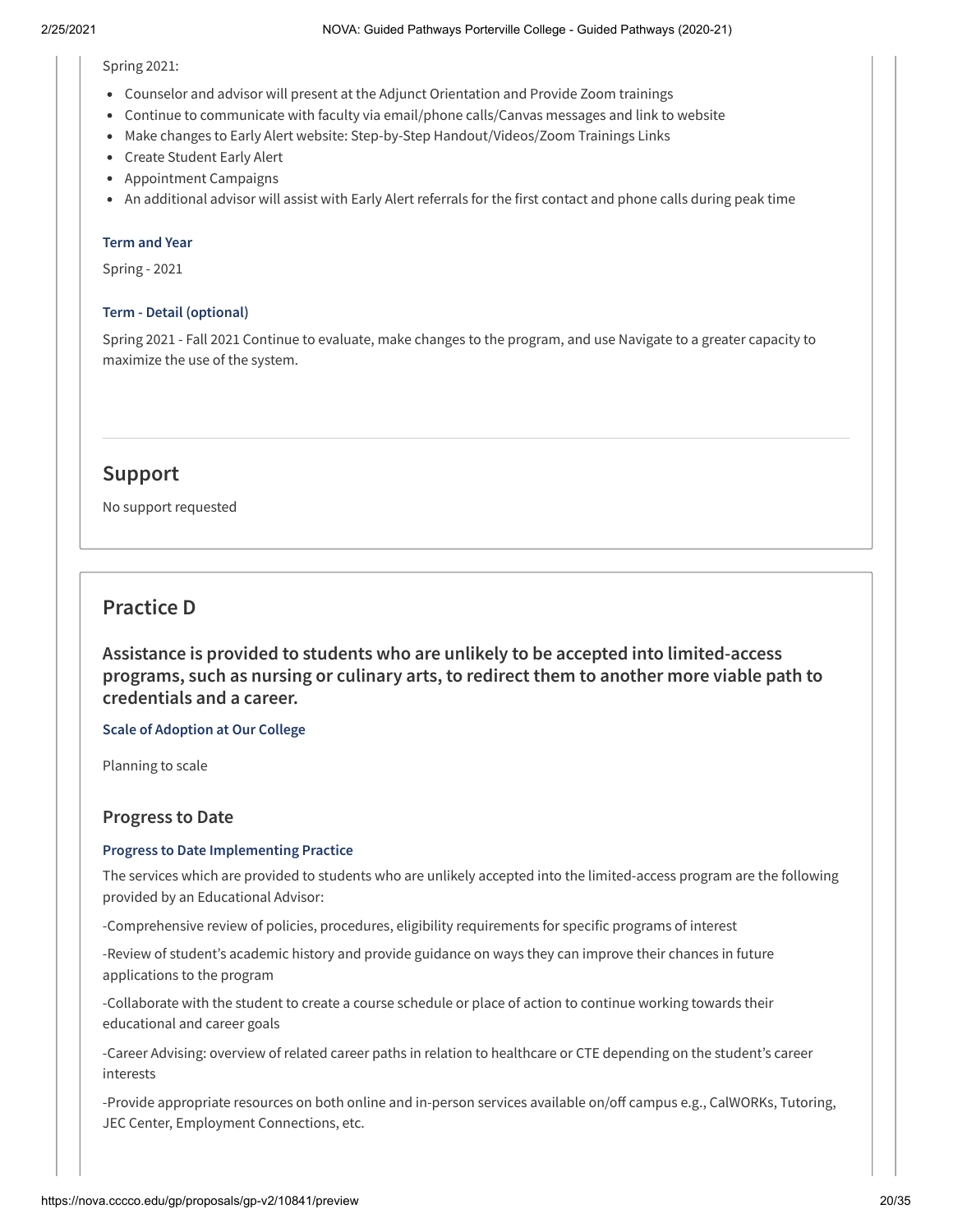-Encourage the student to explore and research other interests or related career field using new tools and resources they have acquired

-Promote continuity of support with students by encouraging them to keep the assigned Educational Advisor updated via online or in-person advising on any progress or set-backs they experience.

In 2019-2020 there were 474 students who had selected the Nursing Associate degree as their major and 65 students who selected Registered Nursing as their major. Only 20 students are selected into the Nursing program annually.

Counselors complete health career explorations with students considering majors in nursing and psych tech.

Health Career students not selected into the nursing or psych tech programs were referred to counseling.

The Health Careers division shared detailed information on other major/careers for students not selected for Nursing and Psych Tech programs.

## **Timeline for Progress to Date**

#### **Term and Year**

Fall - 2020

## **Next Steps**

## **Timeline for Next Steps**

## **Next Steps Toward Implementing Practice at Scale**

Health Careers director and/or faculty advisors, educational advisors will attend Students Services meetings once a semester.

## **Term and Year**

Spring - 2021

## **Term - Detail (optional)**

Spring 2021 - Fall 2021

## **Support**

No support requested

## **Practice E**

**The college schedules courses to ensure students can take the courses they need when they need them, can plan their lives around school from one term to the next, and can complete their programs in as short a time as possible.**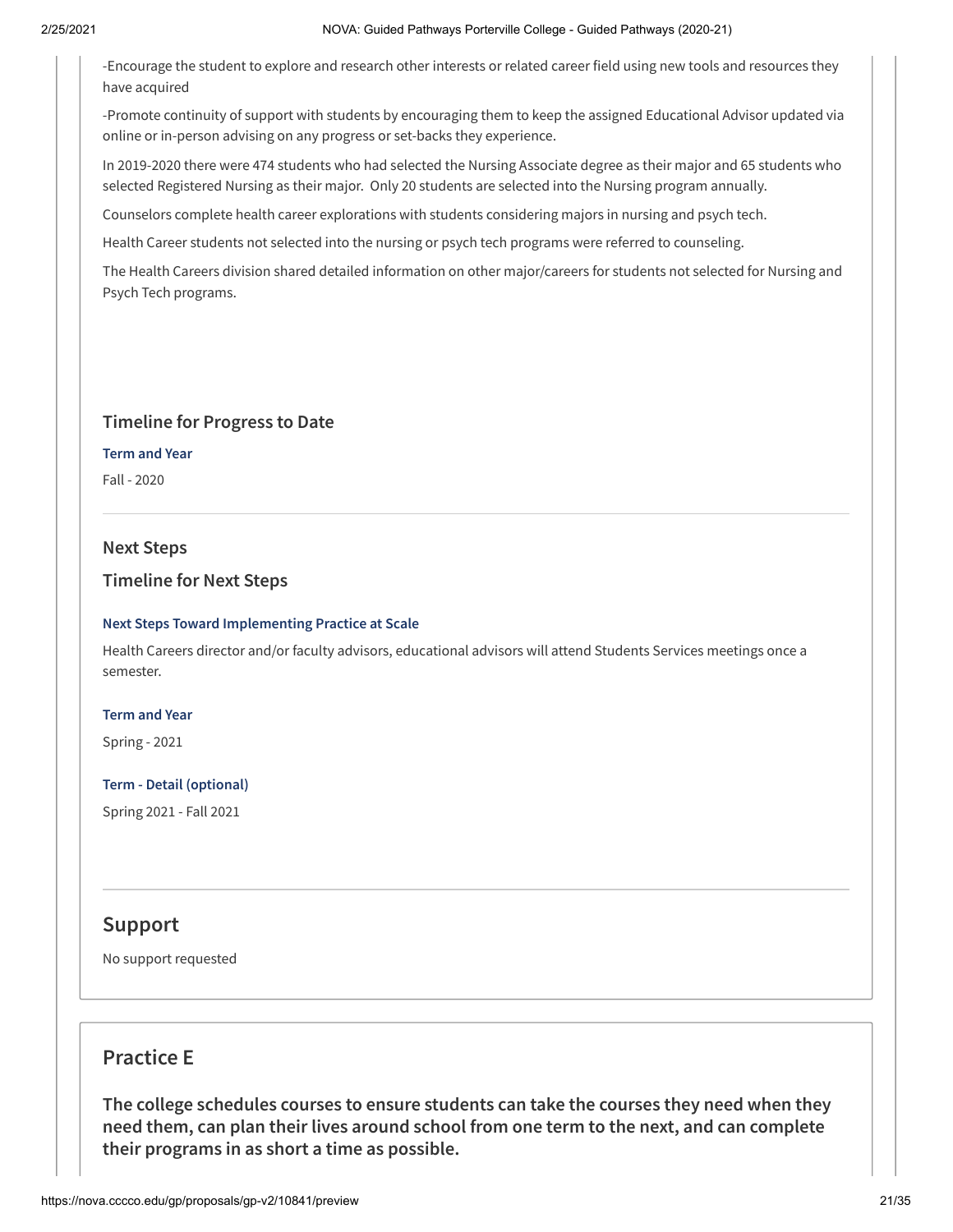#### **Scale of Adoption at Our College**

Planning to scale

## **Progress to Date**

#### **Progress to Date Implementing Practice**

The college is in the process of transitioning to an updated scheduling tool which promises significant improvements. Included in this tool are robust reporting and analysis features that permit evaluation of conflicts in student schedules and optimizations to improve student capacity to complete a course of study in the shortest time.

The Enrollment Management Committee used several standing meetings to discuss and strategize specific course scheduling, adding sections, and selecting instructional modalities to ensure students can access the necessary courses for completion. Long-term, multiple-semester considerations were integral to the planning.

The quantity and discipline selection of Dual Enrollment course offerings were deliberated across several committees, divisions, and the Academic Senate. Consequently, those offerings and proposed offerings were strategically selected based upon student need and the course integration within programs of study.

## **Timeline for Progress to Date**

#### **Term and Year**

Not Entered

#### **Next Steps**

## **Timeline for Next Steps**

#### **Next Steps Toward Implementing Practice at Scale**

Scheduling, course section offerings, and instructional modalities will consistently be discussed and strategized in Enrollment Management Committee meetings. Once DegreeWorks and Ad Astra are fully functional the analyses of previous semesters will be integrated into ongoing planning.

The Enrollment Management Committee will consider how the current pandemic crises has impacted student learning and instructional modalities and evaluate how previous assumptions have been permanently disrupted. These disruptions will figure strongly into all aspects of enrollment management for the foreseeable future.

The Strategic Planning Committee will evaluate Dual Enrollment goals

**Term and Year** Fall - 2020

**Term - Detail (optional)** Fall 2020 - Fall 2021

## **Support**

No support requested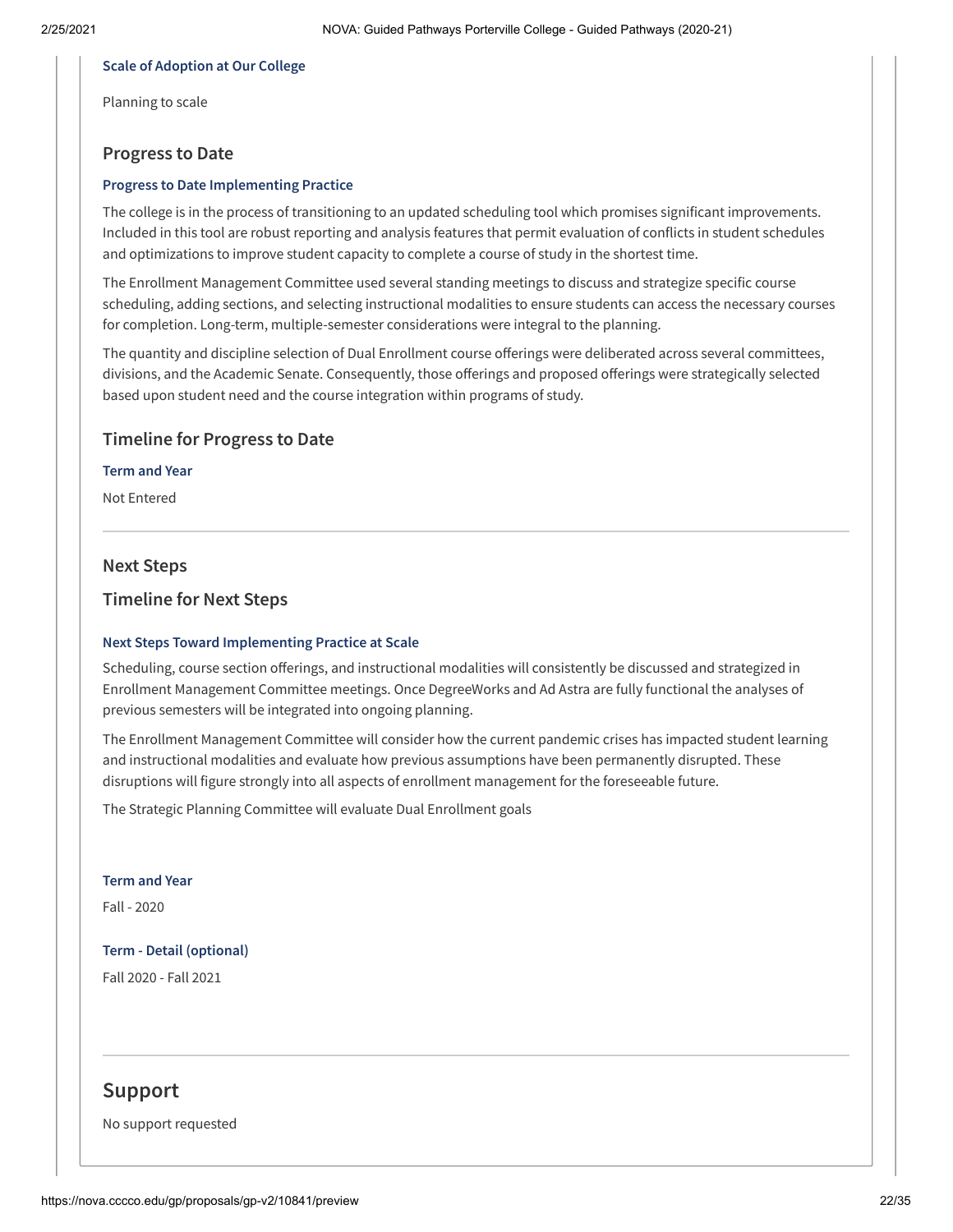# **Pillar 4. Ensuring Learning**

## **Practice A**

**Program learning outcomes are aligned with the requirements for success in the further education and employment outcomes targeted by each program.**

**Scale of Adoption at Our College**

Scaling in progress

## **Progress to Date**

#### **Progress to Date Implementing Practice**

The Outcomes Committee has implemented a new defined cycle in all aspects of outcomes assessment. The faculty and staff members complete an assessment form listing the outcome, assessment method, results, evaluation of the results, and plan for improvement. Relevant faculty and staff then discuss the assessments, evaluate overall results, consider the plan for improvement, and create a plan for adjusting the method of reaching the outcome or changing the outcome altogether. The committee focused on PLOs (each division is attempting to implement a system that works well for its faculty, disciplines, SLO (assessment methods, etc.), closing the loop (especially the mindset of a never ending assessment cycle and eliminating the idea that assessments are "finished"), and providing resources to make the process more user-friendly and intuitive (such as a Canvas page and help videos).

During spring 2020, the SLO Coordinator provided an SAO 101 training to all Student Services program leads reviewing developing and assessing SAOs.

A Canvas Outcomes page was created fall 2020 for each division. Each division has it's own page with a link to the SLOs to be collected for the term, SLO timeline, and the SLO Assessment Results Report Form for that division. This centralizes the process and organizes the information. The Canvas Outcomes page includes the Porterville College Outcomes Handbook, SAO Tutorial, A Guide to Developing Service Area Outcomes, Outcome Cycle Rotation Completion Forms, and a handout outlining tips on creating an SAO.

Porterville College has joined the USC Race and Equity Center Equity Leadership Alliance. The Center hosts six intensive Equity Leadership Academies, each on particular aspect of equity. The Equity Leadership Academic modules focus on strategies and practical approaches. Instructors use contemporary cases of equity dilemmas and racial crises on community college campuses. Emphases is places on learning from sagas that have recently occurred elsewhere; learning how to get ahead of situation and reducing risk of crises; and learning actionable equity leadership strategies. All college constituent groups are invited to attend. Faculty rotate attendance. A Social Justice Taskforce has also been created on the college campus.

## **Timeline for Progress to Date**

#### **Term and Year**

Spring - 2020

## **Next Steps**

**Timeline for Next Steps**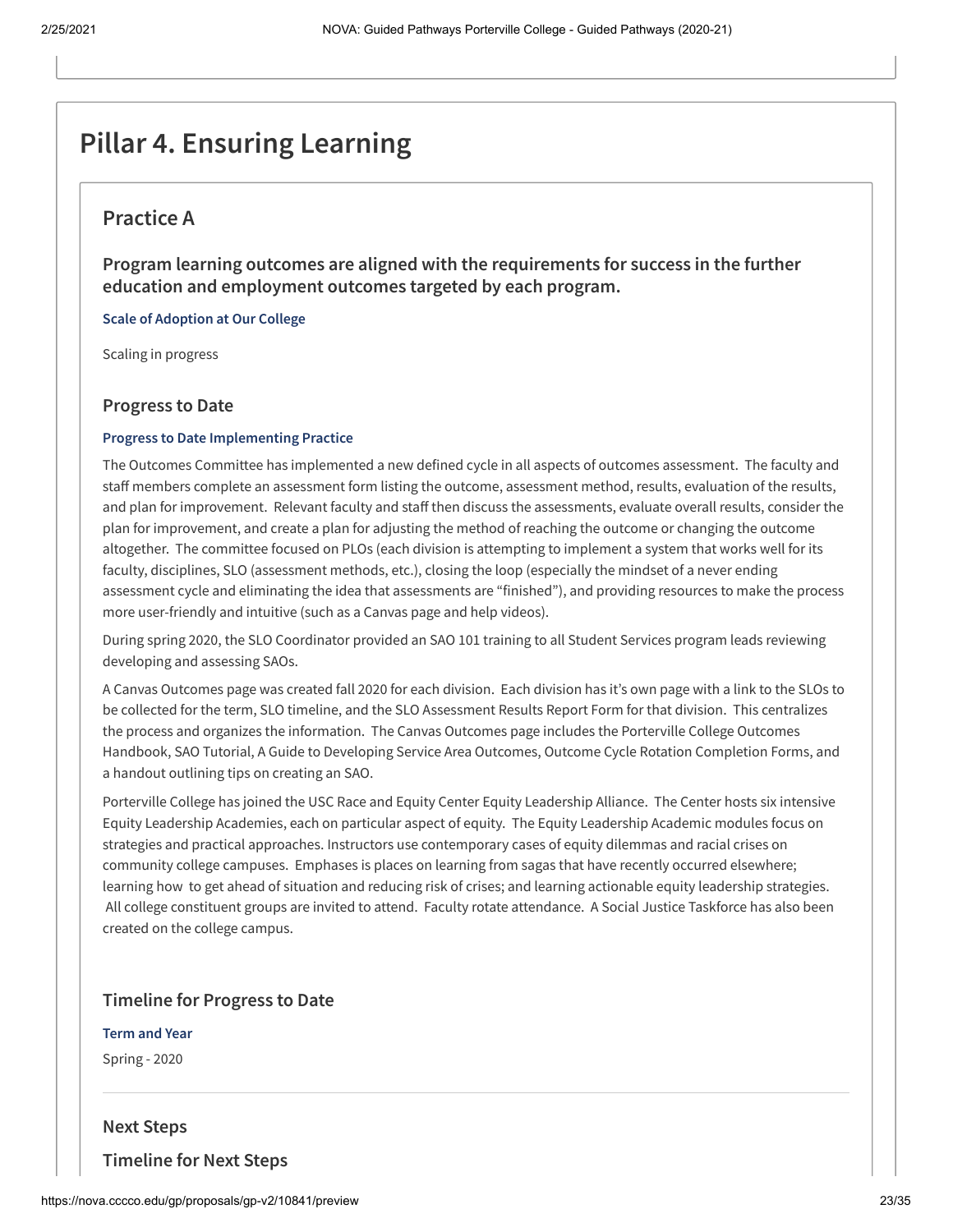#### **Next Steps Toward Implementing Practice at Scale**

Provide Quick Tips for Online Success Returns to PC Faculty. Quick Tips for Online Success is a webinar-style presentation & chat series to assist faculty to improve their virtual classroom. The series is local, personal, it's with faculty peers, and it's their chance to be a part of the discussion. The series includes the following:

- Quick Tips for New Format, Old Problems
- A Deep Dive to Ensure Learning
- Quick Tips to Save Time
- Quick Tips Special: Canvas Makeovers
- Quick Tips for Open Education Resources
- A Deep Dive to Prevent Learning Loss

Continue to provide online teaching and learning support to faculty. Provide the Introduction to Online Teaching and Learning which is a four-week online workshop that included instructors to the major policies, regulations, guidelines, and accepted best practices for teaching fully online courses. An example of the topics reviews in the workshop include:

#### **Term and Year**

Fall - 2020

#### **Term - Detail (optional)**

Fall 2020 - Summer 2021

#### **Next Steps Toward Implementing Practice at Scale**

- Evaluate accessibility of online course content
- Develop rubric criteria
- Develop an outline for an online course using backward design
- Develop clear and supportive online policies

#### **Term and Year**

Spring - 2021

#### **Term - Detail (optional)**

Not Entered

## **Support**

No support requested

## **Practice B**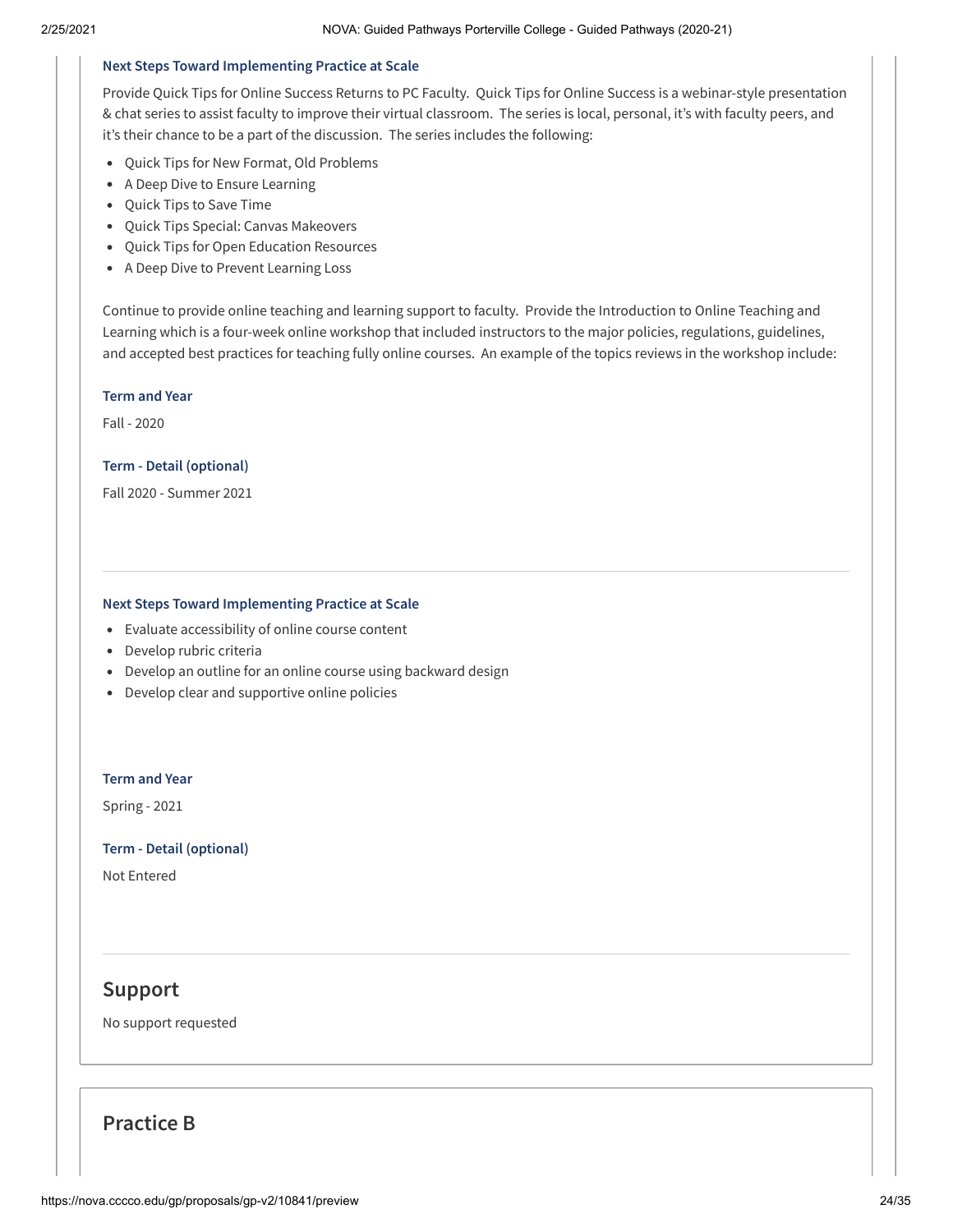**Instruction across programs (especially in program introductory courses) engages students in active and applied learning, encouraging them to think critically, solve meaningful problems, and** work and communicate effectively with others. (Note: This practice was added to SOAA in **February 2019).**

**Scale of Adoption at Our College**

Planning to scale

## **Progress to Date**

#### **Progress to Date Implementing Practice**

College Council is responsible for assessing Institutional Learning Outcomes (ILOs) while the Curriculum Committee is responsible for assessing General Education Learning Outcomes (GELOs). The Curriculum Committee has completed an assessment cycle for GELOs 1 through 4, but the progress halted due to the COVID pandemic as the committee dealt with the pressuring maters of distance learning addendums. College Council has completed as assessment cycle for ILOs 1 through 3 and is currently assessing 4 and 5.

## **Timeline for Progress to Date**

## **Term and Year**

Not Entered

## **Next Steps**

**Timeline for Next Steps**

## **Next Steps Toward Implementing Practice at Scale**

Continue with GELO and ILO assessment timeline.

## **Term and Year**

Spring - 2021

**Term - Detail (optional)** Spring 2021- Fall 2021

## **Support**

No support requested

## **Practice C**

**Students have ample opportunity to apply and deepen knowledge and skills through projects, interships, co-ops, clinical placements, group projects outside of class, service**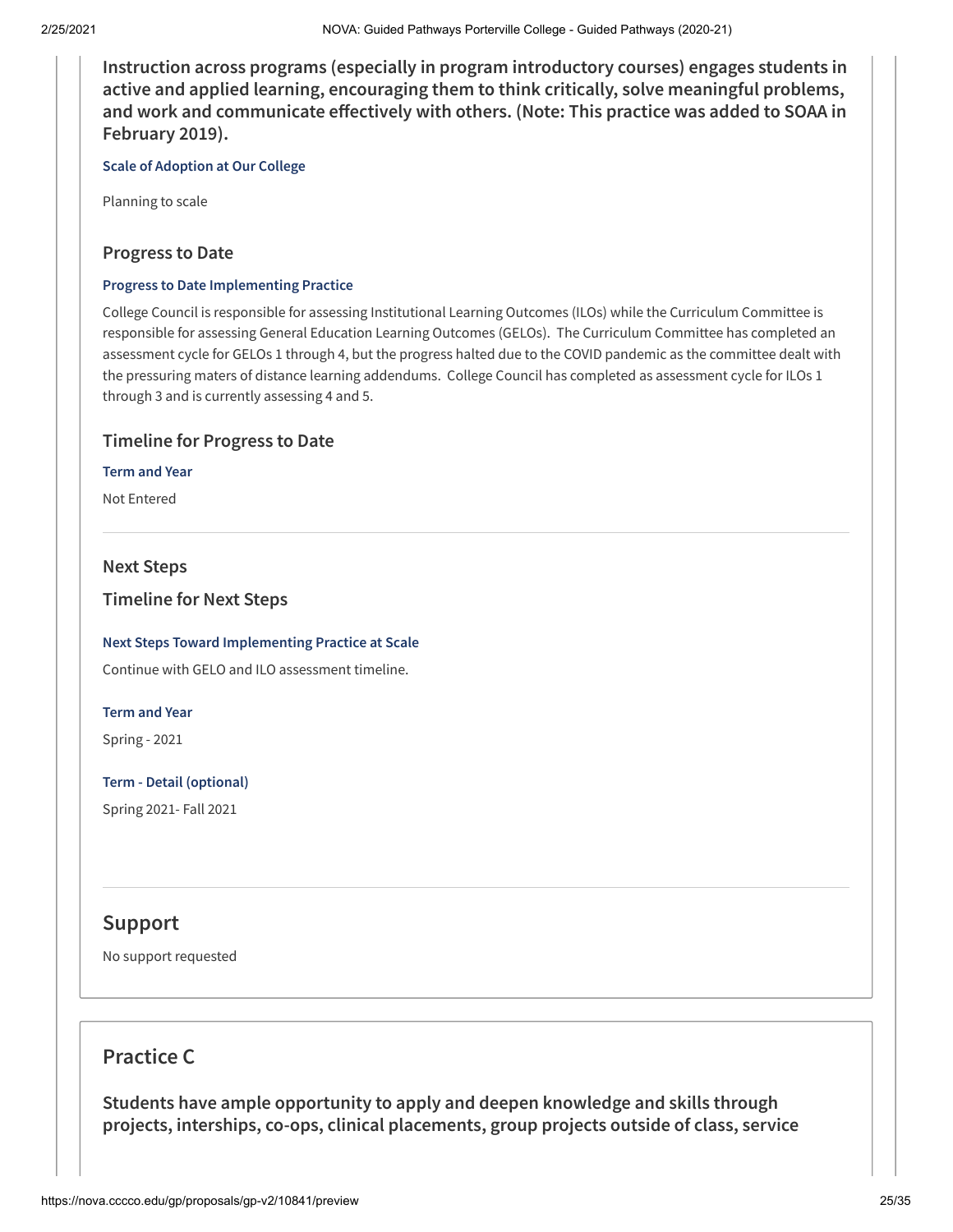## **learning, study abroad, and other experiential learning activities that program faculty intentionally embed into coursework.**

**Scale of Adoption at Our College**

Planning to scale

## **Progress to Date**

#### **Progress to Date Implementing Practice**

Most faculty have participated in professional development that addresses innovative teaching and learning. It's expanding into new ways to view to address learning. These efforts should increase and broaden strategies faculty use to anchor classroom learning to the real work. But the situation this year with the pandemic probably isn't going to allow us to see those chances in practice yet.

Multiple teaching online sessions were provided for faculty to teach online as professional development. The workshops included Kung Fu Canvas and Introduction to Online Teaching and Learning. There were also various topics related to online instruction in the form of a webinar provided to faulty as well.

All sociology courses, students are required to complete four hours of service learning where they volunteer their time meeting needs of the community. It must be something they are doing for the first time and the

service-learning requirement for each lass must be different from any they completed for another sociology class. While doing the work, they complete a participation observations, collecting observation data while working. They write about their experience and connect it to course readings in their field journal ( a 25-page project combining various data and integrative activities with a concluding essay). Students who major in sociology will have completed 20 total hours of service-learning at five different locations by the time they finish their degree. This is something that the PC Sociology ADT does that sets it apart from many others.

In 2019/20 approximately 87 internships opportunities were provided to students with internal and external partners and 79 work-based learning opportunities. In 2020/21, 48 internships were provided and 162 work-based learning opportunities. These opportunities range from CalWORKs, STEPS, ACE, BSAD 162 course, and WIOA. An example of an internship site is STEPS. The Tulare County Office of Education received STEPS funding. The provided an opportunity for 25 of the college's Disability Resource Center students under the age of 21 to be able to complete 30 hours of virtual workforce readiness and receive a stipend then places with a local organization for 190 hours of paid work-based learning.

## **Timeline for Progress to Date**

**Term and Year**

Not Entered

## **Next Steps**

## **Timeline for Next Steps**

#### **Next Steps Toward Implementing Practice at Scale**

The College will strengthen and expand professional development that reinforces innovative teaching and learning. Included in these efforts will be resources that support service learning and work-based learning.

#### **Term and Year**

Spring - 2021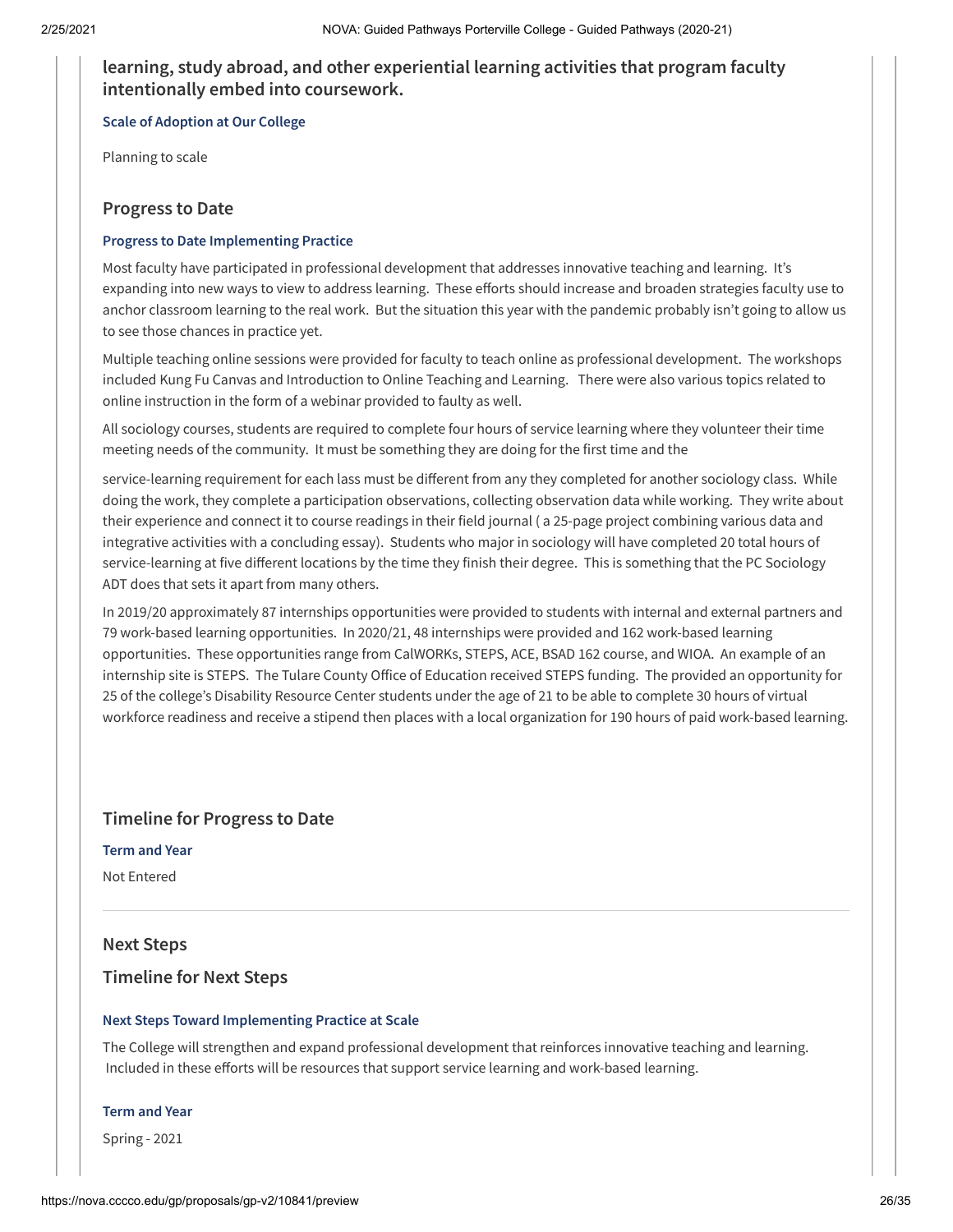## **Term - Detail (optional)**

Spring 2021 - Fall 2021

## **Support**

No support requested

## **Practice D**

**Faculty/programs assess whether students are mastering learning outcomes and building skills across each program, in both arts and sciences and career/technical programs.**

**Scale of Adoption at Our College**

Scaling in progress

## **Progress to Date**

#### **Progress to Date Implementing Practice**

Each division is attempting to implement a system that works well for its faculty, disciplines, SLO assessment methods, etc. All divisions are in some process of the PLO assessment cycle and have a timeline for the cycle.

A Canvas Outcomes page was created fall 2020 for each division. Each division has it's own page with a link to the SLOs to be collected for the term, SLO timeline, and the SLO Assessment Results Report Form for that division. This centralizes the process and organizes the information. The Canvas Outcomes page includes the Porterville College Outcomes Handbook, SAO Tutorial, A Guide to Developing Service Area Outcomes, Outcome Cycle Rotation Completion Forms, and a handout outlining tips on creating an SAO.

This process is also embedded into the College's Program Review cycle. Each area documents that assessment is taking place on a regular basis, that the program is discussing those assessments, and that decisions about the future of the program are being made based on the results of the assessments. It is recommended for Instructional Programs to assess both course and program level outcomes. The Program Review cycle is every three years.

## **Timeline for Progress to Date**

**Term and Year**

Fall - 2020

## **Next Steps**

## **Timeline for Next Steps**

## **Next Steps Toward Implementing Practice at Scale**

Continue all assessment cycles. Begin to discuss and incorporate embedding the Guided Pathways framework into the Program Review process.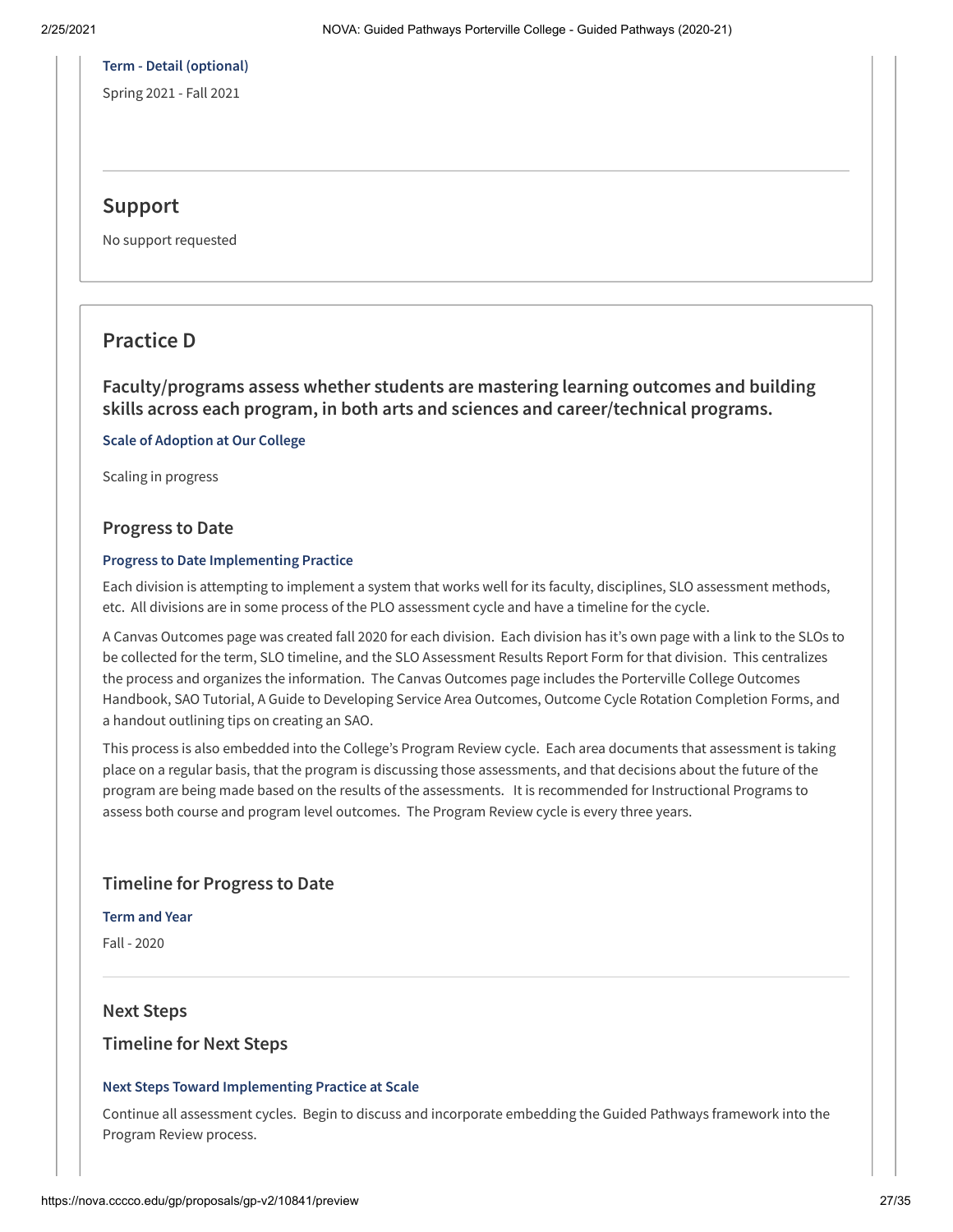# **Term and Year**

Fall - 2020

**Term - Detail (optional)** Fall 2020 - Fall 2021

## **Support**

No support requested

## **Practice E**

**Results of learning outcomes assessments are used to improve teaching and learning through program** review, professional development, and other intentional campus efforts.

**Scale of Adoption at Our College**

Planning to scale

## **Progress to Date**

## **Progress to Date Implementing Practice**

The college recently partnered with the Central Valley Mother Lode Regional Consortium, LinkedIn Learning as a new elearning resource available to students, faculty, staff, and administrators. LinkedIn Learning is an award-winning industry leader in online training, with a digital library of over 16,000 courses covering a wide range of technical, business, software, and creative topics. Professors have the ability to edit and create or share pre-existing learning paths and courses that are specific to their lesson plans that can be shared with their student for viewing. Once a learning path or course is completed then the individual earns a certificate of completion. An example of some of the courses include:

- Developing Critical Thinking Skills in Students
- Engaging Students in the Classroom
- Core Strategies for Teaching in Higher Ed

The Outcomes Committee has focused of Program Level Outcomes, closing the loop, and providing resources that make the process more user-friendly and intuitive. Each division is implementing a system that works for its faculty, disciplines, outside requirements, SLO assessment methods, etc.

## **Timeline for Progress to Date**

#### **Term and Year**

Spring - 2018

## **Next Steps**

**Timeline for Next Steps**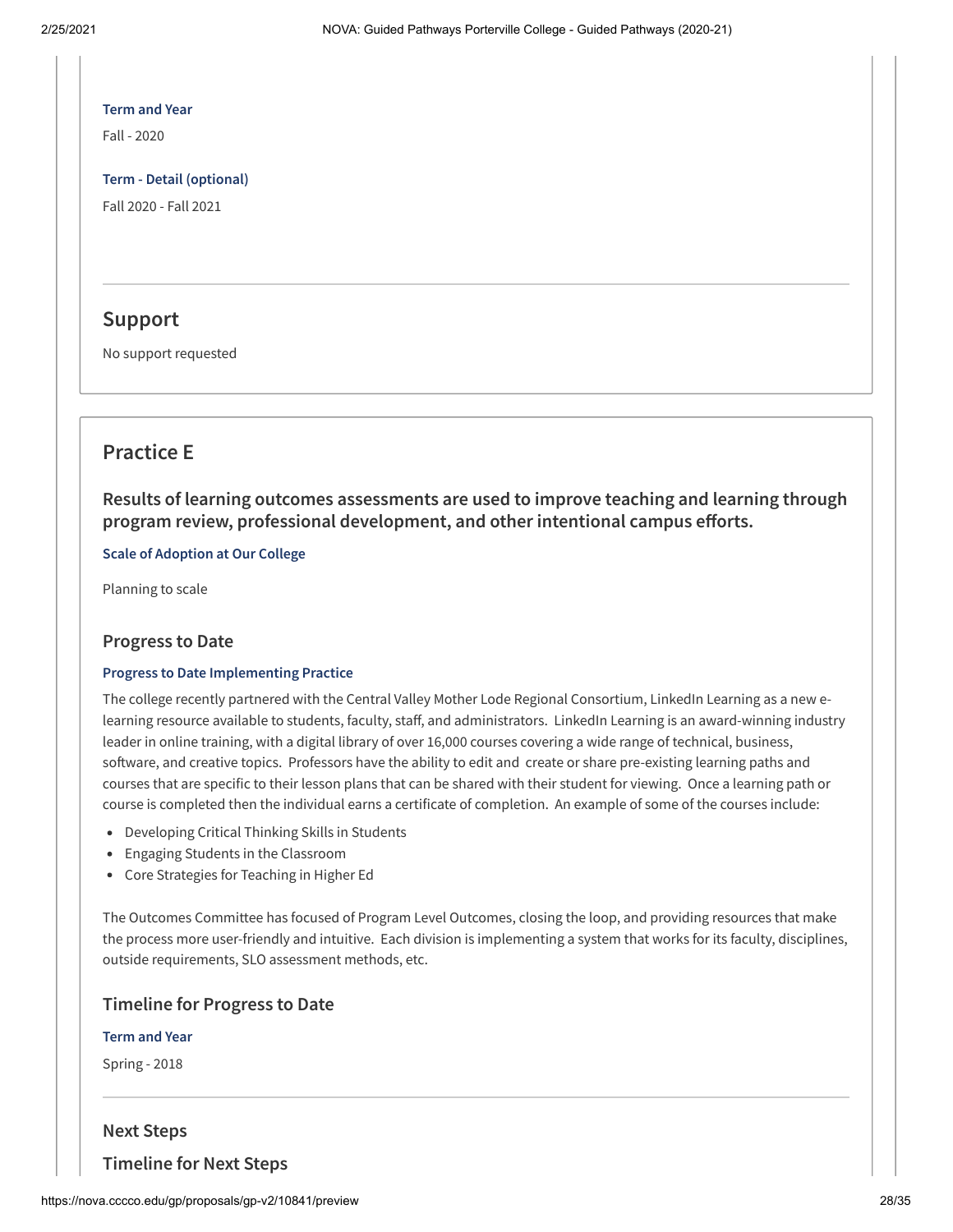#### **Next Steps Toward Implementing Practice at Scale**

Continue providing Professional Development and with the assessment cycle.

**Term and Year**

Spring - 2021

**Term - Detail (optional)**

Spring 2021 - Spring 2022

## **Support**

No support requested

## **Practice F**

**The college helps students document their learning for employers and universities through portfolios and other means beyond transcripts.**

**Scale of Adoption at Our College**

Planning to scale

## **Progress to Date**

## **Progress to Date Implementing Practice**

The sociology students complete a 25-page field journal in certain sociology courses, documenting various data collection activities like interviews, content analysis, field observations, service-learning and social action projects that differ for each class. Those completing the degree will have five such field journals to show.

Health Careers requires a portfolio for Psych Tech and the RN programs. The portfolio follows the students throughout the program and is used during job applications and interviews.

Portfolio: The purpose of the portfolio is to provide the student with quick access to important documents as well as to provide a place to showcase the student's achievements, learning and competencies. Students can expect to present the portfolio at the beginning of each clinical rotation, and during the clinical evaluation process. But, in order to meet the student's needs, the instructor may request the student to present the portfolio at any time. The portfolio consists of a binder in which the following items are kept:

- Copies of: Physical Exam
- TB Skin test or CXR ]
- All immunizations
- AHA Healthcare Provider
- CPR Car AND Student Handbook
	- Safety Manual and copies of signature pages
	- Referrals/Learning Contracts/Conference Reports/Probations Forms
	- Program Skills Checklist and Student Self-Checklist for NCLEX Success
	- Completed Clinical Evaluation Forms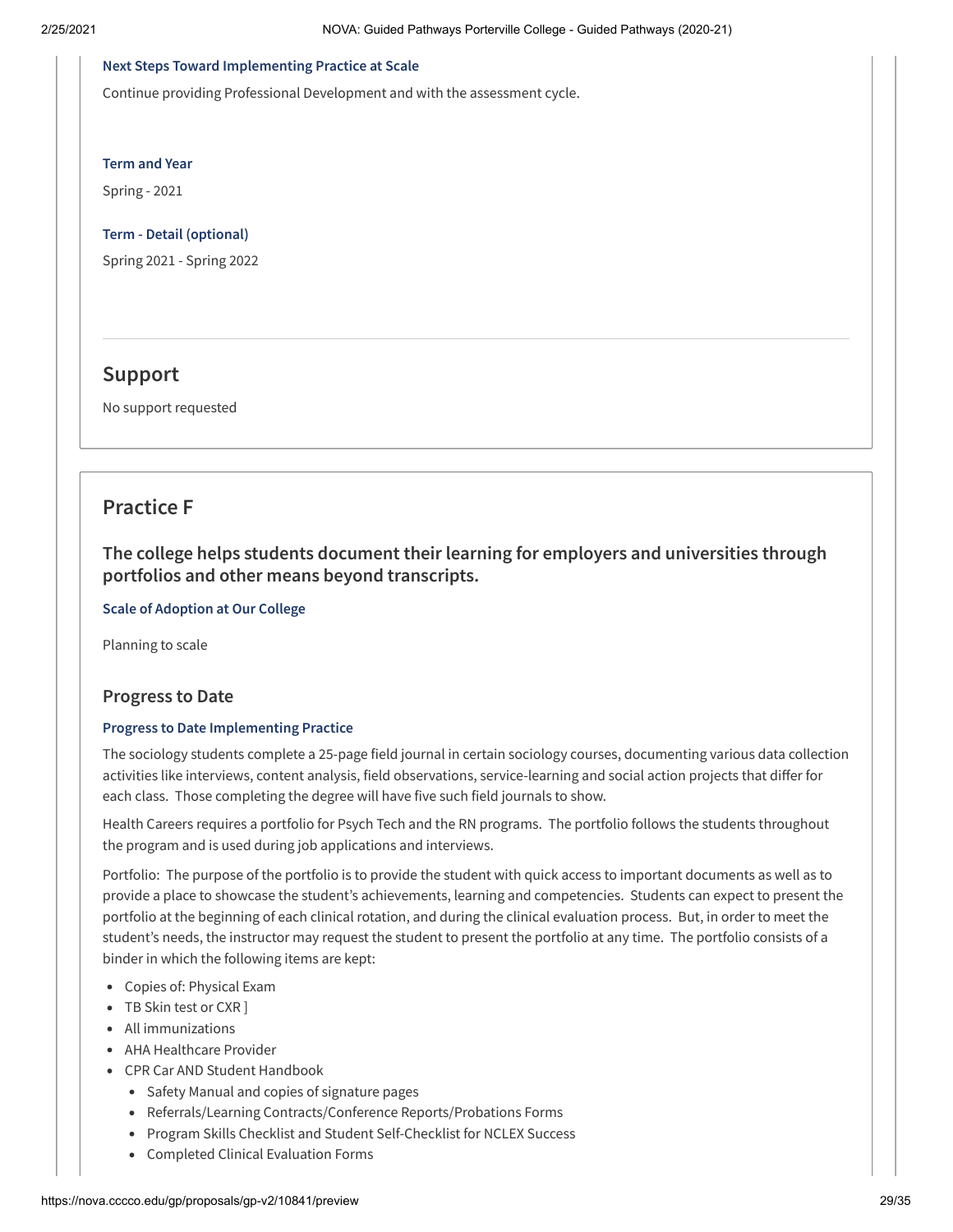- Kaplan proctored exam results
- TEAS results
- The Art and Philosophy courses frequently have the students develop portfolios of bodies of work and are used to share with potential employers or clients.

## **Timeline for Progress to Date**

**Term and Year**

Not Entered

## **Next Steps**

## **Timeline for Next Steps**

#### **Next Steps Toward Implementing Practice at Scale**

Create a matrix of programs and/or courses which require portfolios and explore other opportunities for courses/programs to include.

#### **Term and Year**

Spring - 2021

**Term - Detail (optional)** Spring 2021 - Spring 2022

## **Support**

No support requested

## **Practice G**

 $The$  **college** assesses effectiveness of educational practice (e.g. using CCSSE or SENSE, etc.) **and uses the results to create targeted professional development.**

**Scale of Adoption at Our College**

Scaling in progress

## **Progress to Date**

## **Progress to Date Implementing Practice**

Porterville College has used CCSSE on a three-year cycle since 2011. The survey has been conducted three times so far, with the fourth occurring in spring 2022. We have found the survey results valuable in terms of college and program planning.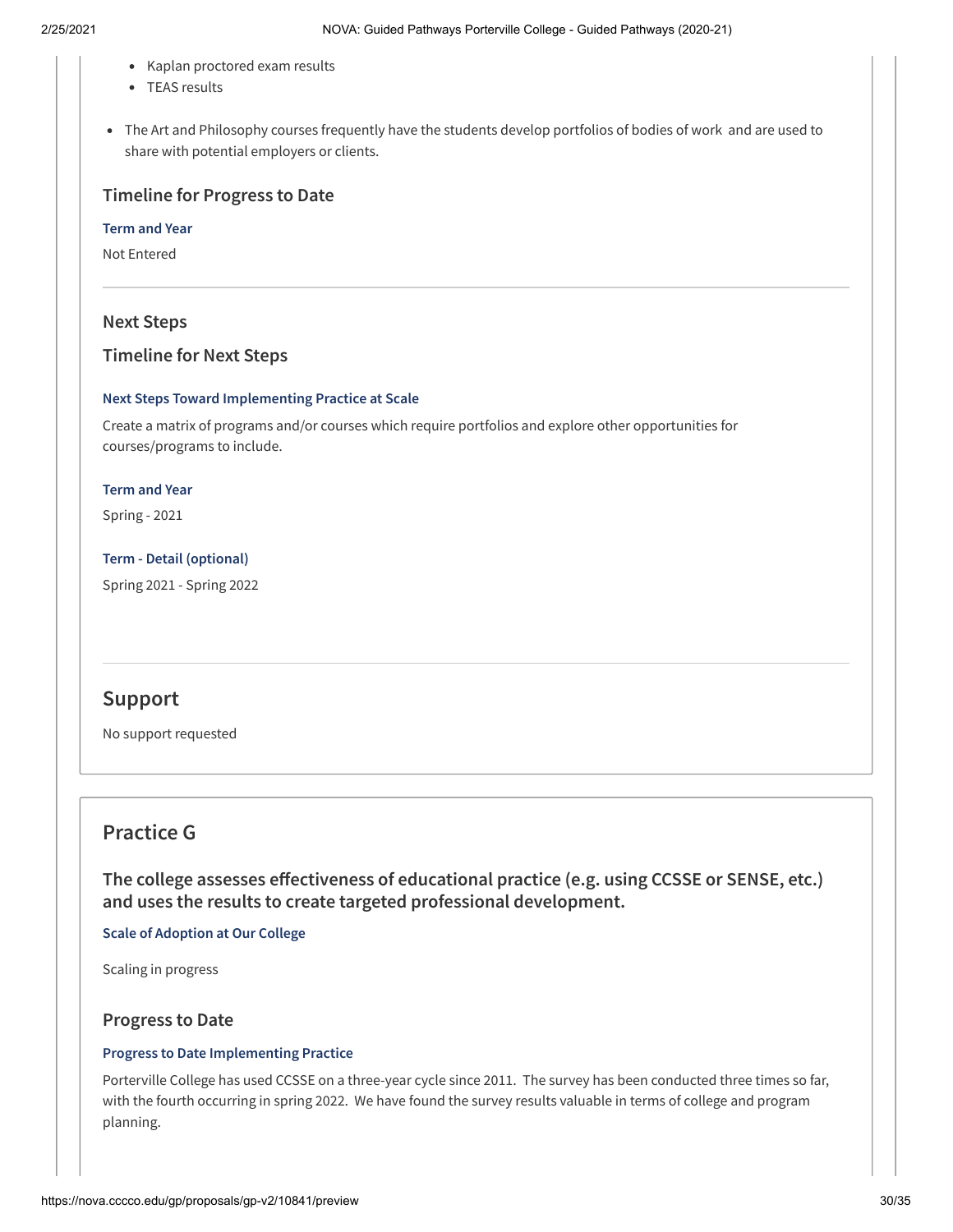CSSE includes a Key Findings report that provide a quick summary college results and comparisons with the national cohort. Included is a list of our top five questions that show areas where we are ahead of the national average and the five questions with the lowest comparative engagement. Our data team uses the latter to generate discussion about possible changes. For example, we have noticed, in multiple survey cycles, that our students are less likely to read outside of assignments, so we have created initiatives to encourage reading.

The student-faculty report is used to generate discussion among faculty about differences in perceptions and behaviors and possible interventions.

We have found the survey results useful in providing indirect evidence of our progress toward meeting Institutional Learning Outcomes. For example:

- Our ILO #2 is Cognition (critical thinking). We found that questions 11d, 5b, 5c, 5d, 5e, and 5f were relevant to that Outcome and we were able to provide data comparing PC responses to those questions with other small colleges and with the entire CCSSE cohort.
- Our ILO #3 is Information Competency (research skills). We found that questions 4b, 4c, 4d, 4f, and 4g were relevant to that Outcome and we were able to provide data comparing PC responses to those questions with other small colleges and with the entire CCSSE cohort.
- Our ILO #4 is Social and Cultural Responsibility (global citizenship). We found that questions that questions 9c, 10c, and 11f were relevant to that Outcome and we were able to provide data comparing PC responses to those questions with other small colleges and with the entire CCSSE cohort.
- We expect to do this with some of our other ILOs as well.

Some programs also use CCSSE results in program planning and implementation. For example, our Learning Center wanted data on whether students using the LC were more likely to engage in some specific behaviors that promote student success. We found that CCSSE had questions on both of those areas and we were able to provide them with data which they included in program review. These will likely be measured for progress each CCSSE cycle.

## **Timeline for Progress to Date**

#### **Term and Year**

Fall - 2019

## **Next Steps**

## **Timeline for Next Steps**

#### **Next Steps Toward Implementing Practice at Scale**

Our next step in this area is clarifying our professional development program. Through our IEPI plan, we have begun work in developing a clearer vision for professional development. This includes:

-Improving our flex offerings

-Investing in software to track professional development

-Conducting equity and other retreats in which we examine data and brainstorm solutions

-And developing a separate budget for professional development.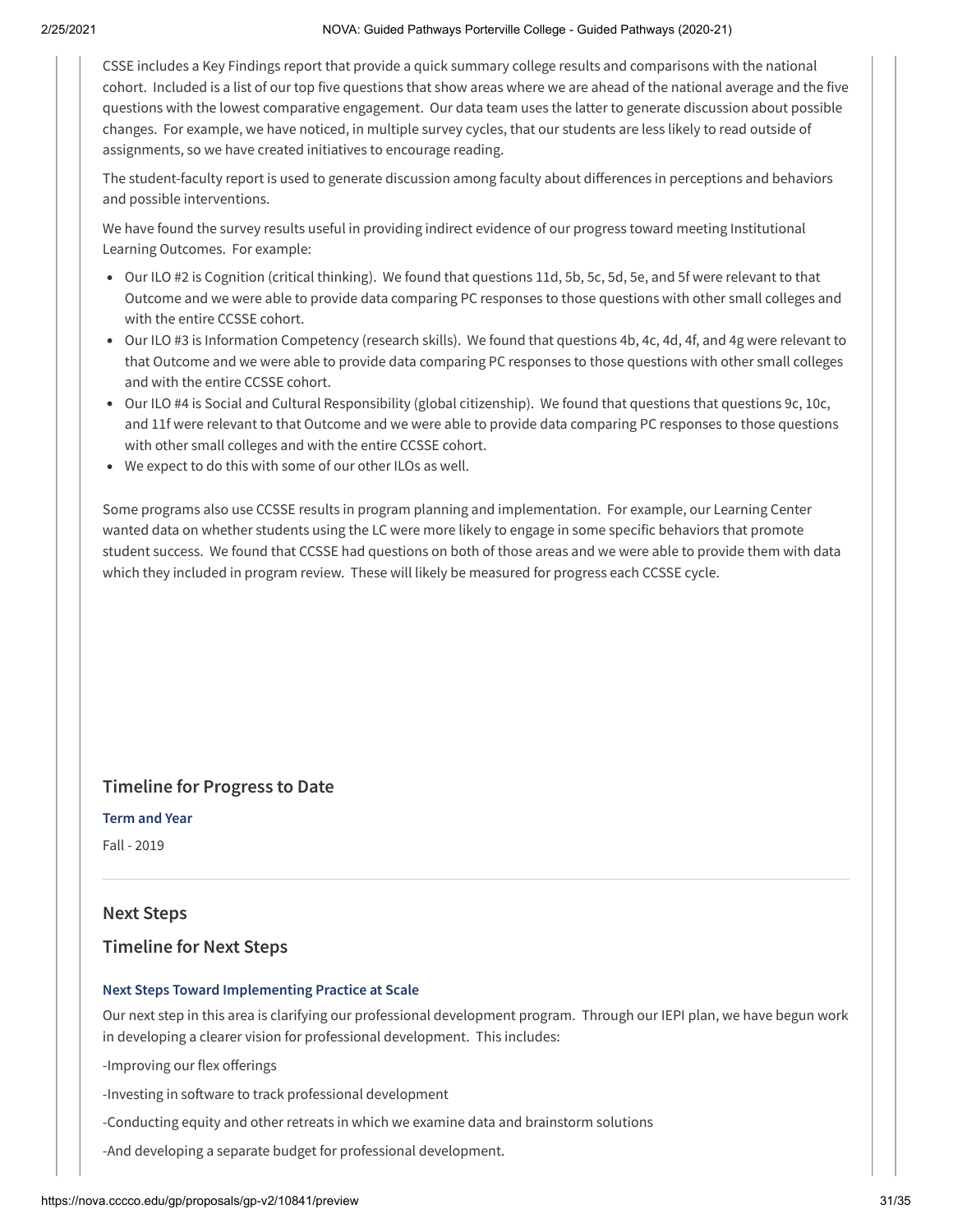#### 2/25/2021 NOVA: Guided Pathways Porterville College - Guided Pathways (2020-21)

In addition to these, we have conducted occasional staff development surveys in the past and have evaluated our offerings in some terms. In spring 2021, we plan to systematize this effort, creating a professional development survey that will be conducted every three years as part of our regular survey cycle. This survey is planned for fall 2021. This effort had been planned for 2020, but was delayed with the pandemic.

**Term and Year**

Spring - 2021

#### **Term - Detail (optional)**

Not Entered

## **Next Steps Toward Implementing Practice at Scale**

We also plan to continue to participate in CCSSE. We were in the midst of survey administration in spring 2020, but had to halt due to the pandemic. Our survey administration will likely resume in spring 2022, and we will resume participation every three years thereafter.

## **Term and Year**

Spring - 2022

**Term - Detail (optional)**

Not Entered

## **Support**

No support requested

# **Student Engagement & Support**

## **Student Engagement: Implementation**

**In what ways are you continually engaging students in the planning and implementation of Guided Pathways on your campus? (Minimum of one required)**

• Student focus groups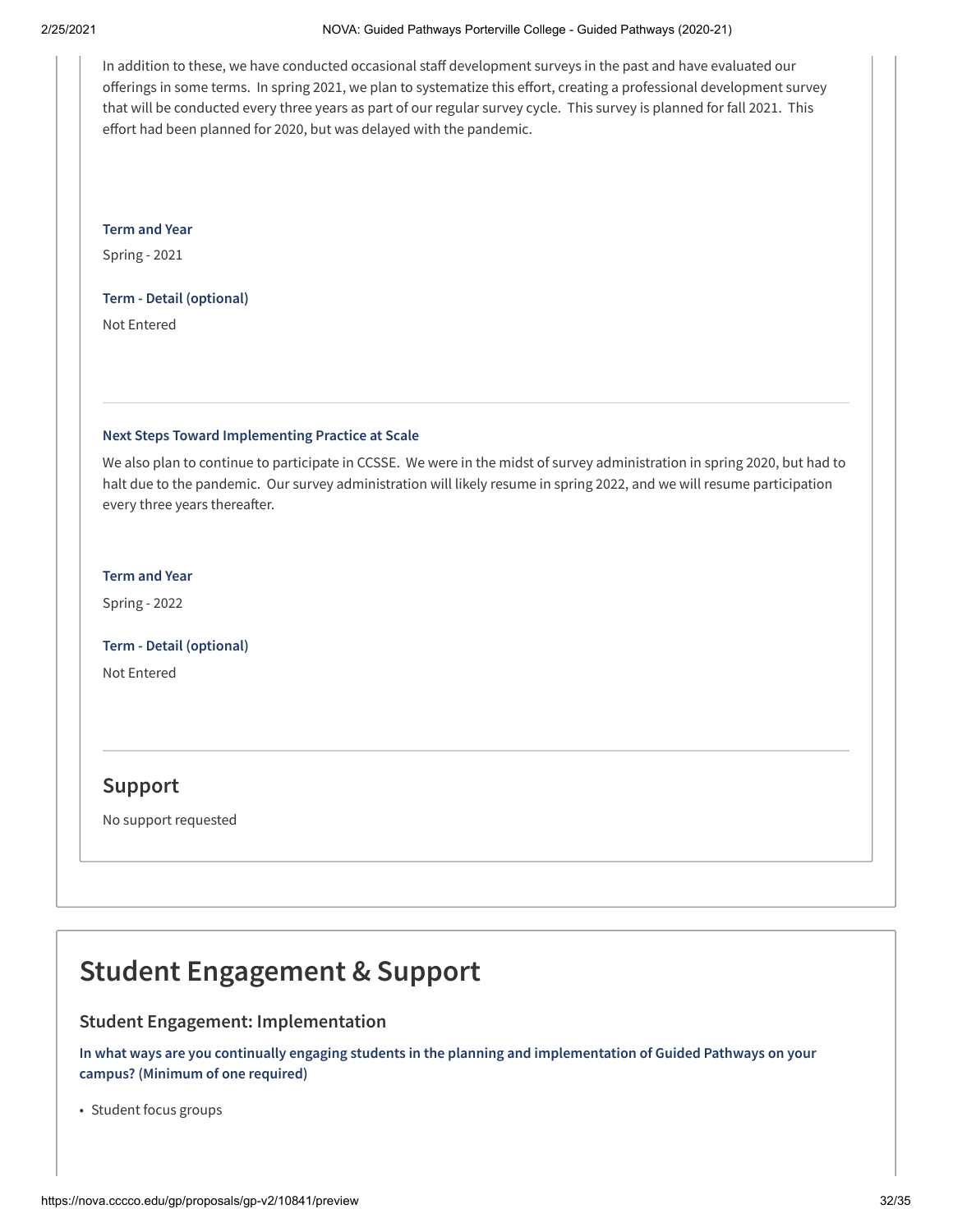## **Engagement Efforts - Details**

The Porterville College Office of Institutional Research conducted a pair of focus groups on March 5, 2020. These groups focused on a set of questions, previously discussed with various groups on campus, including student services and Data Team, that were designed to elicit specific feedback on questions that the college is currently experiencing and attempting to address in its students success and equity work.

The first focus group had a total of eight participants and the second four. Both groups went well and gathered important information, though the former seem to be a richer discussion (focus groups are usually 6-12 participants, so only four is a rather small one). There were four main substantive questions in the focus groups, though two others were included for introduction and summary.

The focus group participants were engaged and highly appreciative. Multiple group members expressed this and the desire to participate further.

## **Course Alignment**

The college is in the process of transitioning to an updated scheduling tool (Ad Astra)which promises significant improvements. Included in this tool are robust reporting and analysis features that permit evaluation of conflicts in student schedules and optimizations to improve student capacity to complete a course of study in the shortest time.

The Enrollment Management Committee used several standing meetings to discuss and strategize specific course scheduling, adding sections, and selecting instructional modalities to ensure students can access the necessary courses for completion. Long-term, multiple-semester considerations were integral to the planning.

Scheduling, course section offerings, and instructional modalities will consistently be discussed and strategized in Enrollment Management Committee meetings. Once DegreeWorks and Ad Astra are fully functional the analyses of previous semesters will be integrated into ongoing planning.

## **Year 2 Self-Assessment Upload**

| <b>Document Title</b>                                                                        | Type            | Uploaded              | Comment |
|----------------------------------------------------------------------------------------------|-----------------|-----------------------|---------|
| CCRC_SOAA_CCC_updated 4-3<br>0-19 submitted to State Chanc<br>$\equiv$<br>ellor's Office.pdf | Self-Assessment | 2/7/2020, 11:05:29 AM | N/A     |

## **Success Story (Optional)**

## **Story: AB 705 Implementation**

## **Title**

AB 705 Implementation

**Follow-up Contact Persons(s)**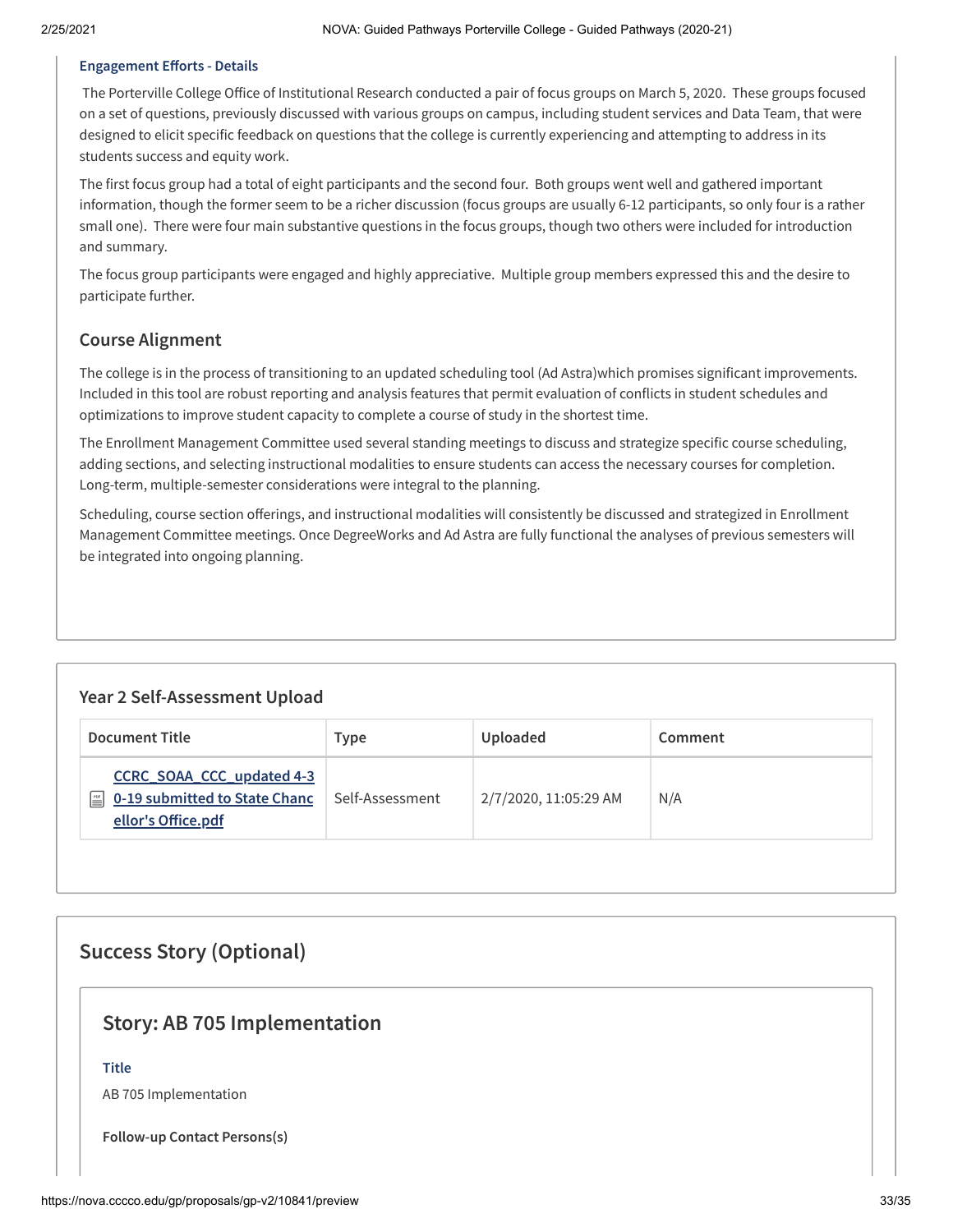| Name             | Title          | Email                                      | Phone |
|------------------|----------------|--------------------------------------------|-------|
| Primavera Arvizu | Vice President | prarvizu@portervillecollege.(559) 791-2218 |       |

#### **Challenge**

The challenges included the following in implementing AB705:

- the current landscape and assessment practices were changing
- aligning English and Math to AB705 requirements
- student support for AB705 implementation
- needs identified to support the field with aligning English and math to AB705 requirements

#### **Success Story**

An AB705 bill was signed by the Governor on October 13, 2017 that took effect on January 1, 2018. The bill required that a community college district or college maximize the probability that a student will enter and complete transfer-level coursework in English and math within a one-year timeframe and use, in placement of students into English and math courses, one or more of the following: high school coursework, high school grades, and high school grade point average.

During 2017-2018, multiple measures was used heavily when placing students into courses. At the time, multiple measures did include the AccuPlacer assessment test. Approximately 90% of the incoming students were placed by utilization of multiple measures. The College had worked with high school districts on a consent to release form to allow high school transcript access to the College counselors from the high schools. This allowed the College counselors to have direct access to the high school students' transcripts to provide recommendation of courses.

Multiple measures for Porterville College's dual enrollment population were created with the launch in spring 2019. The College's English division developed co-requisite courses to compliment the transfer English level course. During spring 2019 term the College offered a limited number of sections of current one-level below transfer level English. The Math division also discussed support courses and the different paths students can take with transfer level courses with high school grade point averages.

In fall 2020, 77 California community colleges offered 90-100% of their English introductory sections at the transfer level, up from 54 colleges the year before. Porterville College was at 100% implementation. In math, 17 colleges offered 90-100% of their introductory sections at the transfer level, up from 9 colleges the last year. Porterville College was a 100% implementor.

In English, PC requires students with a high school GPA below 1.9 take the corequisite course (English 01AX) at the same time that they take transfer-level composition (English 101A). If a student placed into the corequisite elects to take the stand-alone course, we ask the student to sign a waiver that explains what the corequisite course is and why it is recommended for the student. We are also offering an alternative transfer-level composition course, English 101L, which takes a gradual approach to composition. Regardless if a student chooses to take English 101A, English 101A with English 01AX, or English 101L, upon course completion, he will have satisfied his college composition requirement in a single semester.

In math, we have placed students based on their major. A student can choose our STEM, business, teacher, or non-STEM pathway. All students will take a transfer-level math class, though depending on high school GPA and previous course work, we may place a student into a corequisite as well.

#### **Outcomes**

In fall 2019, 100% of math and English courses at PC were transfer-level. Transfer-level English Composition (English 1010A) increased enrollments by 607 students from fall 15 to fall 19 and success rates increased by 349 students. Successful completions of college composition and statistics more than doubled. Transfer-level math (Math 122) increased enrollments by 323 students from fa 15 to fall 19 and success rates increased by 177 students. Success rates in Trigonometry went up 29% from fall 15 to fall 19.